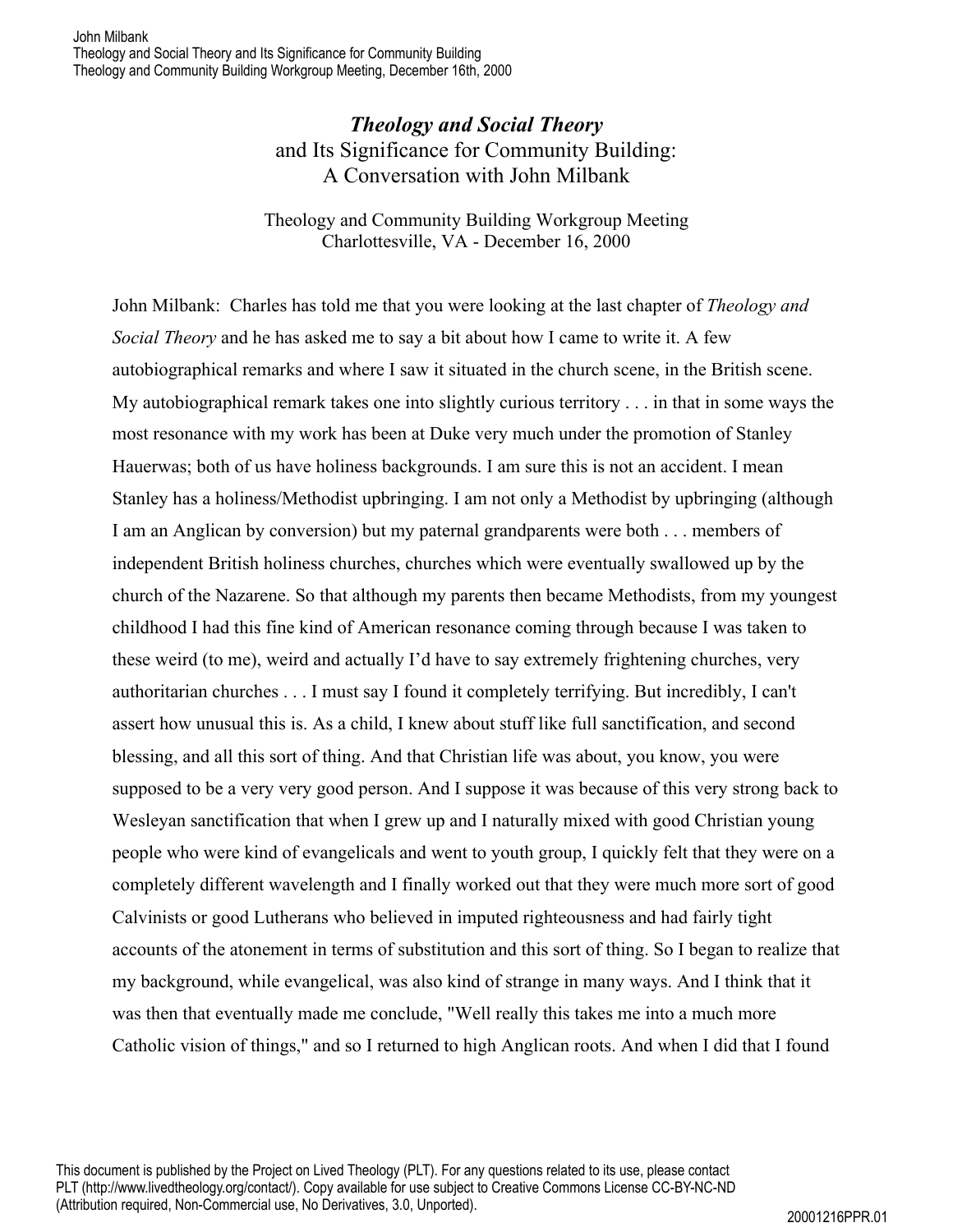that everything started to click more into place for me. I was also able to get it together with my natural romanticism and love of knights and battles, etc.

I must say that is only one strand of influence but in retrospect it seems to me curiously significant in some way. I mean, once I became an Anglican I was . . . drawn into a completely different world, e.g., the long traditions of Anglican social theory which are not particularly well known in this country, although they have many parallels here. For example, Rauschenbusch is very like the kind of traditions that come from S D Morris and so on. I was also heavily drawn into traditions of Christian Socialism . . . I mean I was always brought up left of center. My father comes from generations of non-conformists. They were always liberals. My father's a liberal to this day. After the sixties, I was drawn more towards socialist radicalism and became a rather loose Marxist for a long time, and probably only in my late twenties and early thirties did I really start reading through some of this Anglican social tradition stuff. And then I got the job at Lancaster which was funded by something called the Christendom Trust of the Christendom movement in the 1930s, which involved T. S. Eliot, who is the most famous member of that movement. People like V. A. Demant, for example, parallel very much things going on on the continent in terms of Maritain and so on: the idea that you would try to restore Christianity to the center of culture but without political coercion. So you had to talk about "New Christendom." The Christendom Trust just had a lot money left and certainly when they appointed me they would have assumed more or less that their tradition was over. And I think they assumed that I would be telling everybody about liberation theology with enthusiasm. But as part of my duties I did have to teach the Anglican Social tradition including the stuff about Christendom in the 1930s and I felt to the contrary that this stuff was still relevant. And I suppose I was then reacting in turn against the post-WW2 . . . against all that stuff. Because after the WW2 people felt you had to be very enthusiastic about liberal democracy and maybe take a positive view of secularization as the providential will of God in some weird way. But for some reason, ever since I was a teenager when I read some watered down versions of Tillich and Bonhoeffer, I was always worried about the bad faith of saying, "Well, secularization is really good news." It has struck me as maybe wishful thinking or a slightly strange kind of apologetic, though I wouldn't have put it to myself in those terms. But I had always had that kind of gut reaction and always been drawn to a whole range of people more from the 1930's period both in England and on the continent. And then, while I was writing *Theology and Social Theory* (it was written during the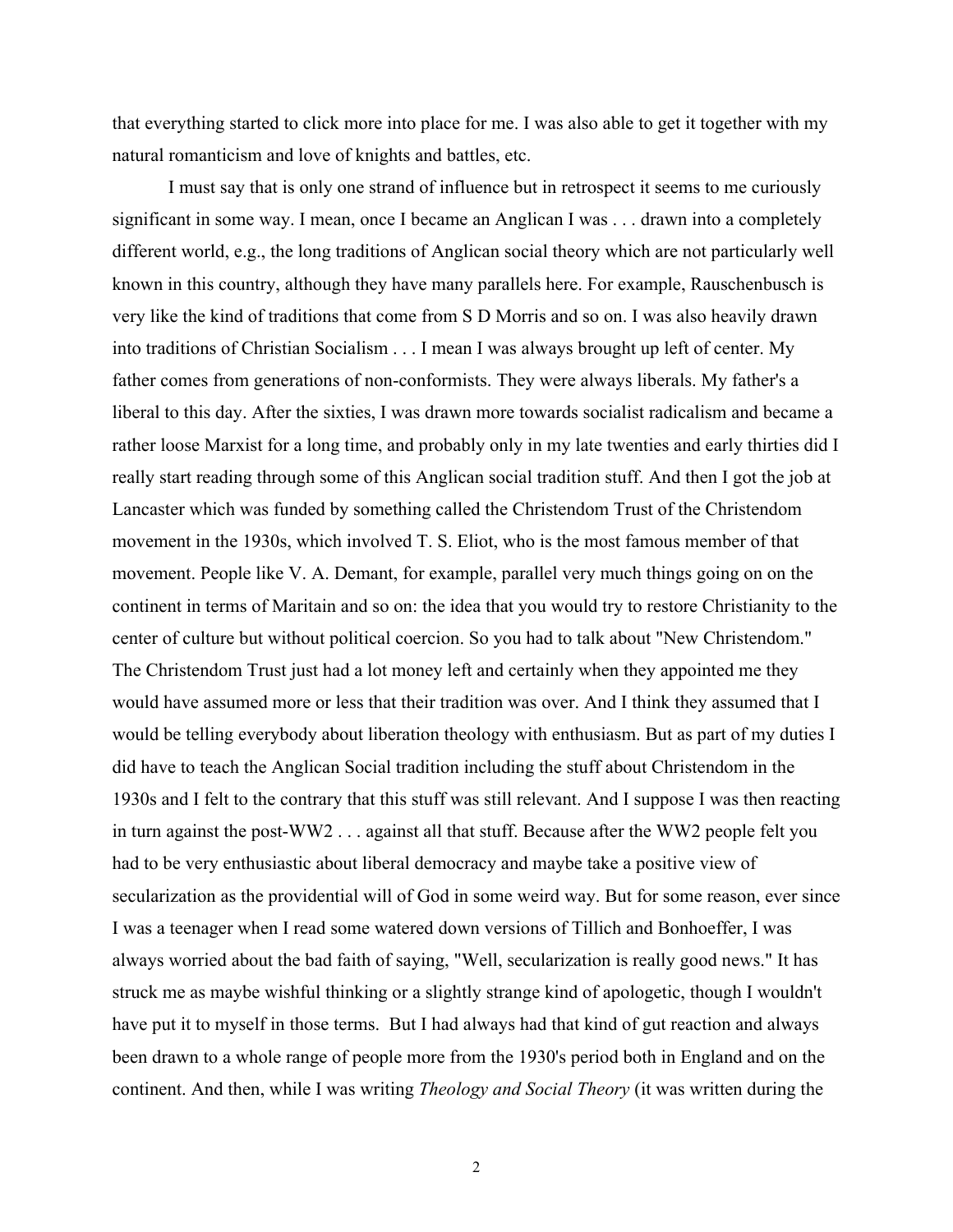Thatcherite era), I think I was very much in the back of my mind interpreting the Thatcherite era as the final outcome of secularization--and in a funny kind of way, the final overthrow of the classic State/Church concordat in England that reached its last expression at the end of the second world war. And I suppose in some way I felt I was like the child of that concordat, you know, the Welfare state, and all these things which were very much the result of Christian thinking, more so than most historians say . . . witness the phenomenal success of the Commonwealth Party during the Second World War which was a directly Christian party. And in many ways a new mood took hold for a while. But again I think I would be very unusual in having this kind of feeling about that sort of period because in many ways my generation simply found all that period very boring or it was regarded as far too cozy, which in some ways it was, and you got the outburst of 60's individualism, to which I guess I always had a very ambivalent relation, and I think it is interesting now that there are a lot of rows going on in the French left. There is a French novelist, I forget his name, but he's been expelled from some left wing group for arguing that actually the whole of the 68 movement was the beginning of the turn to the right and that it abandoned older communal republican traditions and was actually a disaster and has lead to what he describes as a market economy of sexual relations along with everything else- but the left is somehow just failing to see it as part and parcel of something like Reaganism and Thatcherism. Well, I don't take completely that view, but I think there is something in that kind of perspective. I think certain sorts of attitudes towards the sixties, then towards Thatcherism, were lurking in the background of *Theology and Social Theory*, which I think is informed throughout by the idea that now there can only be theological resistance to the end of the historical dominance of everything by the market and bureaucracy; once the sacred has vanished this is going to be the only way of managing what's going on.

Otherwise, the book came to be written really by accident in the sense that I was asked to write a textbook, and the publishers were totally horrified when I didn't produce a text book. And when I set out to write it I really honestly and truly assumed I was going to talk about the mutual help that theology, sociology, and Marxism could give to each other. But somehow quite quickly when I started to get into that I felt that there was an incredible assumption going on in the usual approaches, that somehow social/scientific discourses were sort of theologically innocent or neutral, and that theology wasn't inherently itself a social theory and an account of history. And I suppose that is the main methodological point in a sense that is being made. That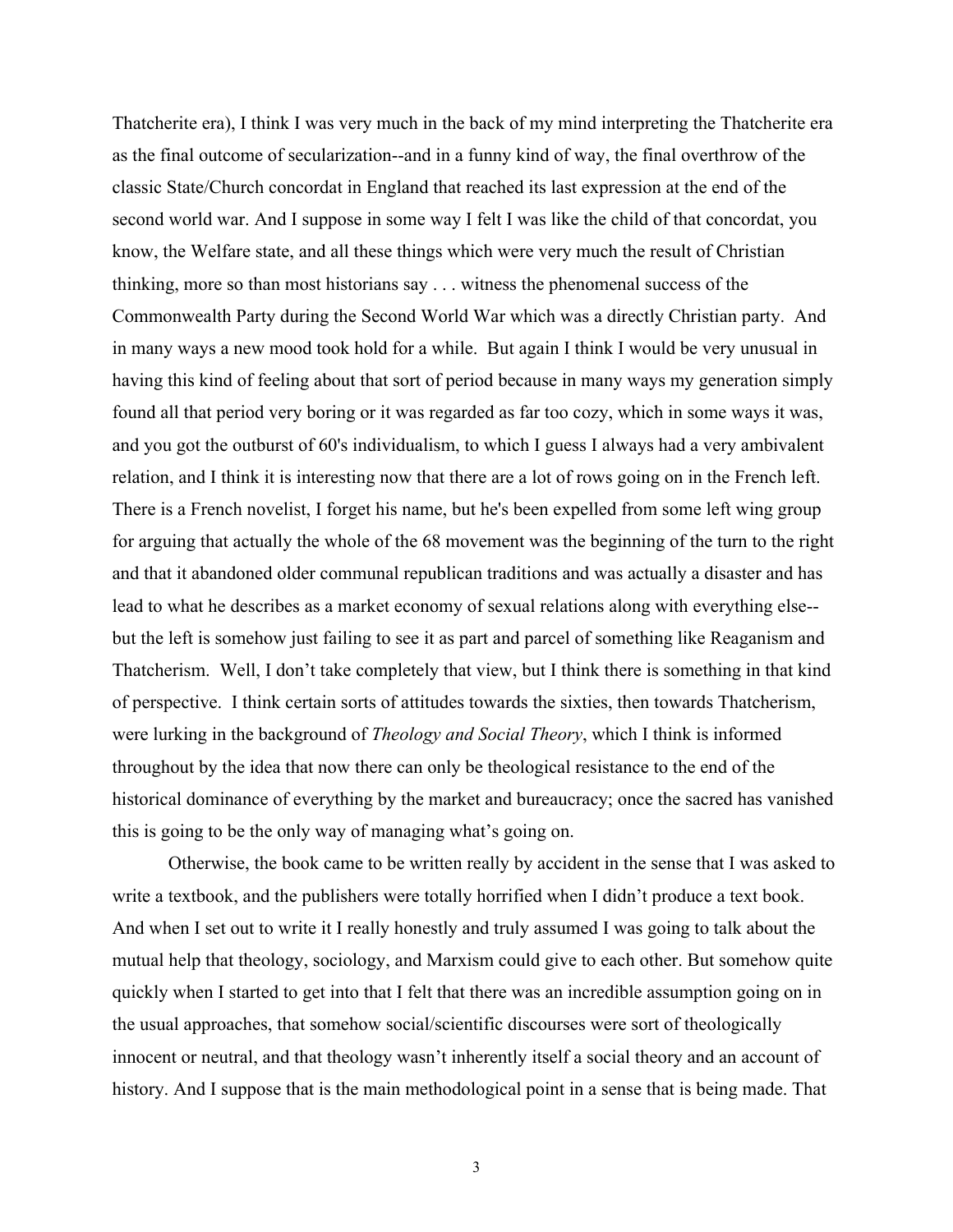it is not as if this is the meeting of two different expertises in two different areas, but that both camps are already in each other's camp, if you care to put it that way. I think this is sometimes read as if I was saying something stronger than that and in a way I think that can be a kind of misreading.

But then I argue that sometimes unrecognized theologies of metaphysics at work in some of these secular narratives do amount to sort of unjustifiable ideologies, and this is particularly strong in my conclusions about sociology where I argue that the whole thing seems to be constituted by a kind of ahistorical hypostatization of the notion of the social. I want to trace the genealogy back through Comte and ultimately into the Catholic reactionaries and argue that it does have its roots in a kind of Malebranchean ontologism, which is to say, in de Bonald's and Maistre's version of ontologism, in which . . . society is a kind of original revelation; it's a sort of original given framework and nothing is constructed, everything is laid down as a kind of general framework. And so the given social order is practically equated with God, just as Malebranche thinks we have direct access to parts of the mind of God, so now there is a kind of direct presence of God in the social order. I am trying to argue that, by complex ways, through Comte and Durkheim, this gets inverted into the thesis not that God is society, but that society is God--but something of this strange metaphysical structure remains. Redoing it now I would want to stress the ways in which this is part and parcel of certain ways Cartesianism can go. I usually get into trouble from sociologists who always insist that this stuff about Comte is nonsense and that sociology was founded by Durkheim, and I just think this is wrong, that if you actually read Durkheim and even Mauss they are clear about their lineage. That Mauss says very clearly, "I am a positivist." I am often in trouble for saying that sociology just is positivistic, but I mean positivism in a slightly more precise sense than the term is sometimes used, it is a sort of almost quasi-religious attitude towards the social order and the sacrality of the social order.

Manuel Vasquez: Can you unpack that for us?

JM: Maybe I'll do that more a little bit later on. I think if I was dealing with it now I would make the qualification (I already have in print) that I think sociology has called our attention to the synchronic dimension and that is important. Although in principle historians should be doing that, it doesn't really take you outside the realm of empirical history to say that there are these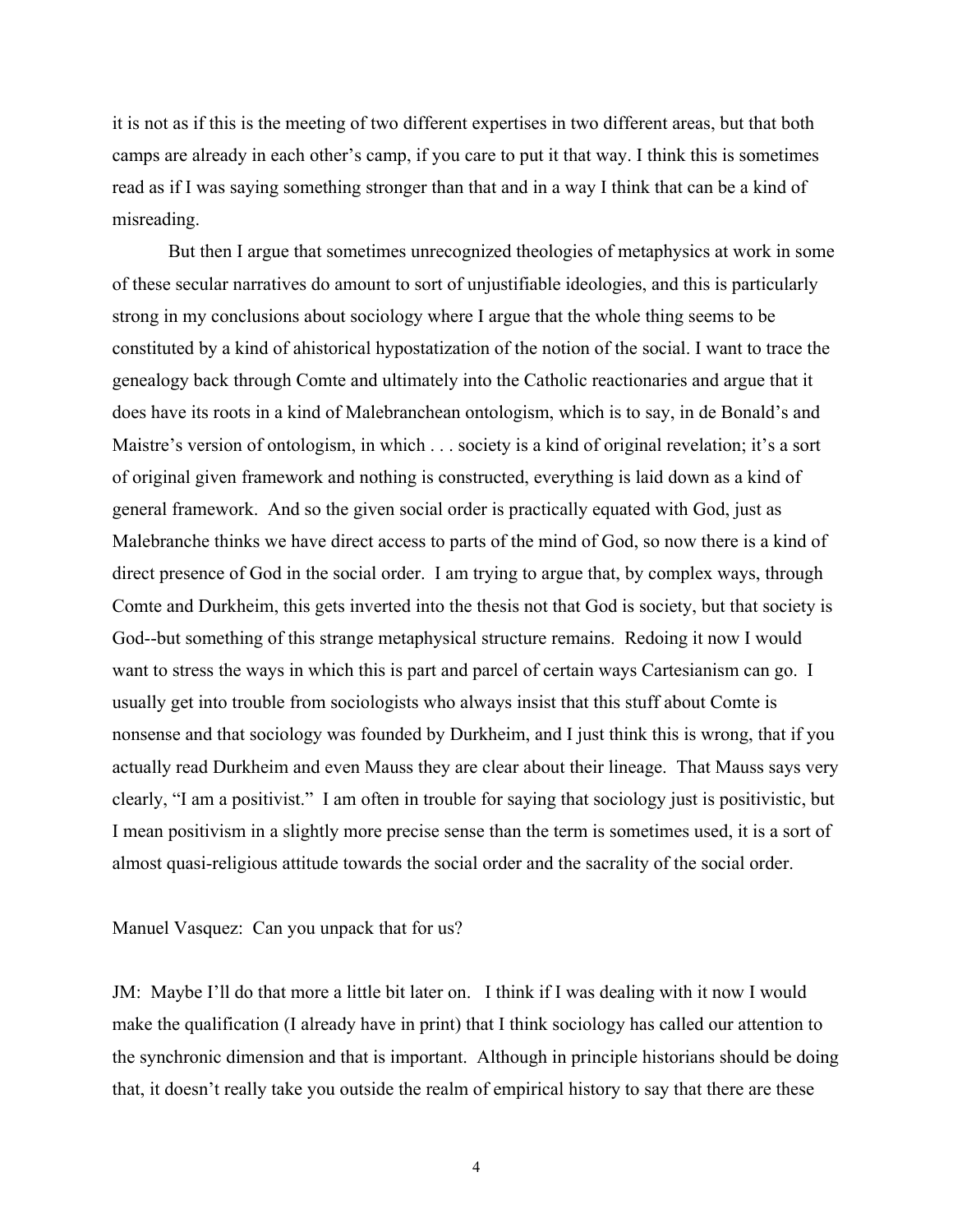synchronicities as well as these diachronicities. I think also people have sometimes not realized that I'm not necessarily saying that these people have nothing to say to us; they may have a very great deal to say to us and they may have made incredibly important empirical observations, but I am wanting to free that from what I see as a questionable metaphysical framework. Some people in England have read it as if I was critical of the empirical study of religion, but in a way the very reverse is true, I am wanting to free the way up for greater empiricism and a sort of purer ethnographic approach, in terms of thick descriptions and so forth.

Because I'm trying to put together this book on the 'gift,' I am sort of wrestling with Mauss and where I think at certain points Mauss is also guilty of the same kind of sociologism and of having a sort of theory of what society in general really always is and how eventually that will somehow emerge almost in an evolutionary fashion. Once we have understood the principles behind society we can get rid of delusions and have sort of pure society in some way. But because Mauss chose to focus on the gift he somehow picked out an incredibly good candidate for this kind of thing--if you are going to do this kind of thing--in that he was picking on the category of exchange, and the way exchanges work. This is pretty much close to something like a transcendental aspect of society. I still think he does strain towards a kind of theory of how the *real* gift, the *real* exchange, is somehow *given*, and he still in the end does have this kind of questionable metaphysics. But an awful lot of what he says can also be delivered from that. In fact, there are incredible amounts of overlap between what Mauss is saying and what the Christian socialist tradition is saying. They share an enormous amount in common.

I think probably when the gift book finally emerges what you will see is something like more of a positive engagement with people who have been doing work on genealogy and even the social sciences. Not that this in any way is going back on what I have done before, but it is more of a positive engagement with the empirical things that have emerged from these traditions, and particularly because I am dealing more with ethnographic material.

Anyway, I suppose part of the point of the book would be to say that too often the kind of dialogues that go on between theology and the social sciences are conducted as if the scientists supplied the facts and theology came along with the values, and there is that neat division of labor. And so all the time I am wanting to say how actually all that the social sciences are doing is really telling stories, writing narratives, but are themselves inevitably valued imbued. And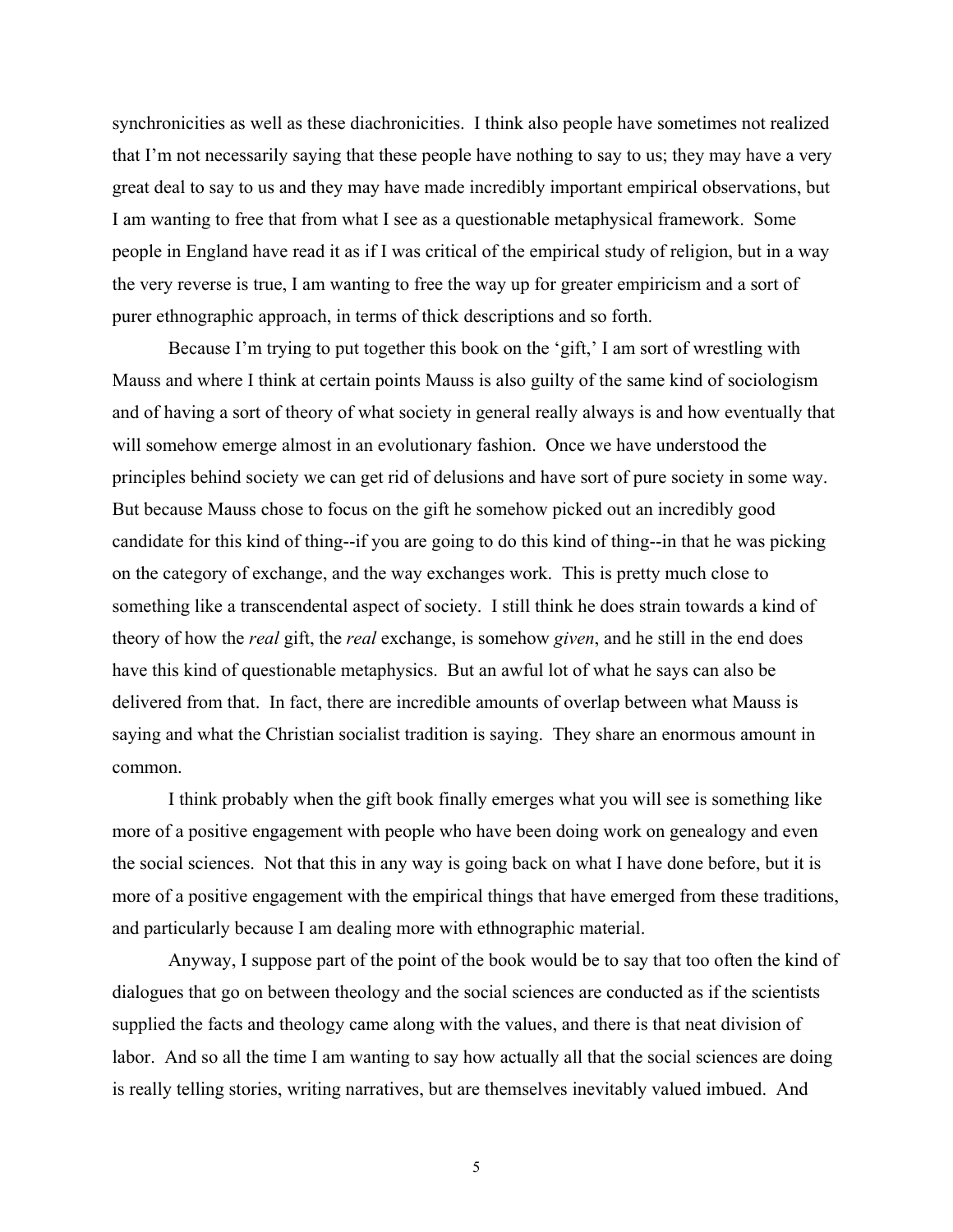then, inversely, the Christian values are inseparable from the narratives that Christians tell and therefore they are inseparable from their version of the facts, if you'd care to put it that way. And here of course I've learned a huge amount from other people, from Karl Barth who wrote a kind of narrative theology, from Alasdair MacIntyre, who has been insisting upon the importance of narrative categories in ethics, from the Yale school which had noticed you could describe the Barthian traditions in terms of narrative theology and was trying to take that forward (although it seemed to spend more of its time theorizing about it rather than, like Barth, actually doing the stuff). But I think where I was taking this a bit further was suggesting that the Christian narrative, indeed the Biblical narrative, in the end is a narrative of the whole of history once extrapolated. If you are saying Jesus Christ is the center of history, then you are interpreting history in the light of Christ, and this implies that all the time you are going on writing this narrative. And that's why I started to talk about a Christian meta-narrative that seemed to extend a bit more into Church history, and indeed into something like universal history, than the Yale school really intended. And then I think, looking back on things . . . I mean Stanley [Hauerwas] was quoting a remark just yesterday from *Theology and Social Theory* where I said something like, "Narrative is the only science of the particular." And I had forgotten that I 'd said that! But I think there is a continuing tension in my work between meta-history and metaphysics in that already in that last chapter you've been reading I was slightly saying against Lindbeck, well . . . narrative does always assume a kind of setting, it sort of always does assume an ontology, but nevertheless there is a sense in which maybe your ontology can never be quite finished if events in history can really make a radical difference to your account of ultimate truth, which seems to be the presupposition behind something like the Incarnation. So there is a sort of tension, if you like, between the ultimacy of a meta-history and the ultimacy of theological metaphysics. And I guess I am still trying to think of that and there is a new version of how to do that in the Milbank-Pickstock *Truth in Aquinas* . . . So I think you can see that kind of tension going on in the final chapter, and it is also there that I am suggesting that if we look back into Augustine there aren't just a few reflections on providence at work in history, or something like Luther's two kingdoms theory, it is a real genealogy. It is a real kind of socio-historical diagnosis of the structural logic at work within the pagan Roman Empire. His account of the nature of pagan virtue and the way the empire depends upon the vices of others, etc., I tried to set all that down and then say that Augustine is doing a kind of Christian genealogy. He is exposing the logic at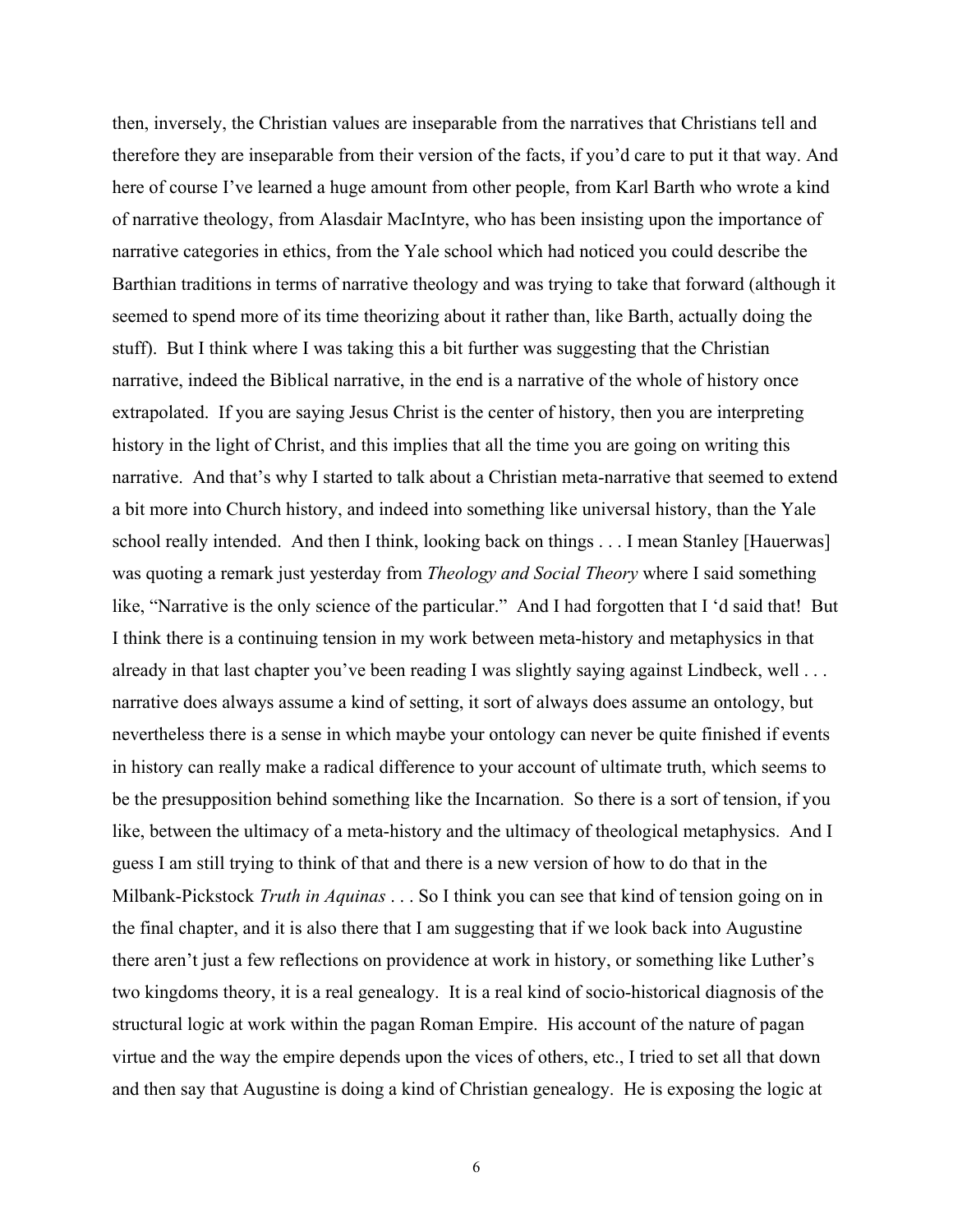work here, and then suggesting how there might be a more fundamental kind of logic which would presuppose original peace and not original violence. So I am suggesting that Augustine is saying that pagan logic is always presupposing a prior violence or problem that then virtue has to deal with. So virtue is always heroic virtue, and virtue is always fighting and controlling the passions, and this works both at an individual and at a social level. And I think implicit in that, although I probably make this claim more explicitly later, is saying that Augustine is really more Nietzschean than Nietzsche because this truly is the production of a non-reactive ethics. Any ethics that is presupposing a more original violence is going to be reactive ethics. And again I get into a lot of trouble here for seeming to say that we live in a happy world without any problems. Of course I am not trying to say anything like that, I am more trying to say that belief in creation involves the belief that more originally there was this benign world of gift that was pure gratuity, not response to violence, pure gratuitous charity allowing the world to exist harmoniously. And that has been lost--that's been interrupted through the fall. We can't get back to that, we have to work through all this difficult stuff and therefore we are now always in a reactive situation, but somehow acting in a reactive way has got to be infused by a sense that there is something beyond just making the best of things, or just doing damage limitation. The foundation for an eschatological hope, not being resigned, is precisely this belief in an original good creation, and that through the incarnation has been offered to us the means to restore this originally good creation.

I think one thing that I don't say in *Theology and Social Theory* very clearly is that I definitely line up with the die-hards who think that death comes into the world after the fall. And I agree with the nut cases who say, "If you abandon that, you abandon Christianity." In fact, if you abandon that, then Christianity becomes really a rather nasty sort of doctrine in some ways that is going to get into all sorts of peculiar theodicies and so forth. The New Testament is quite clear: sin and death are somehow profoundly linked with each other and they go together. We can't make sense of sin without the idea that we are in this world of death for which we are not responsible. And its (the NT's) sense of what is bad is in a way very objective. The whole Bible's sense of what is bad is very objective; it includes natural evils as well as moral evils, and it doesn't really distinguish between the two a lot of the time. At least in the Old Testament that seems to be true, that there is cosmic disorder. And it seems to me that the New Testament has a sense of how these interact, but we live in a world into which death has entered and this makes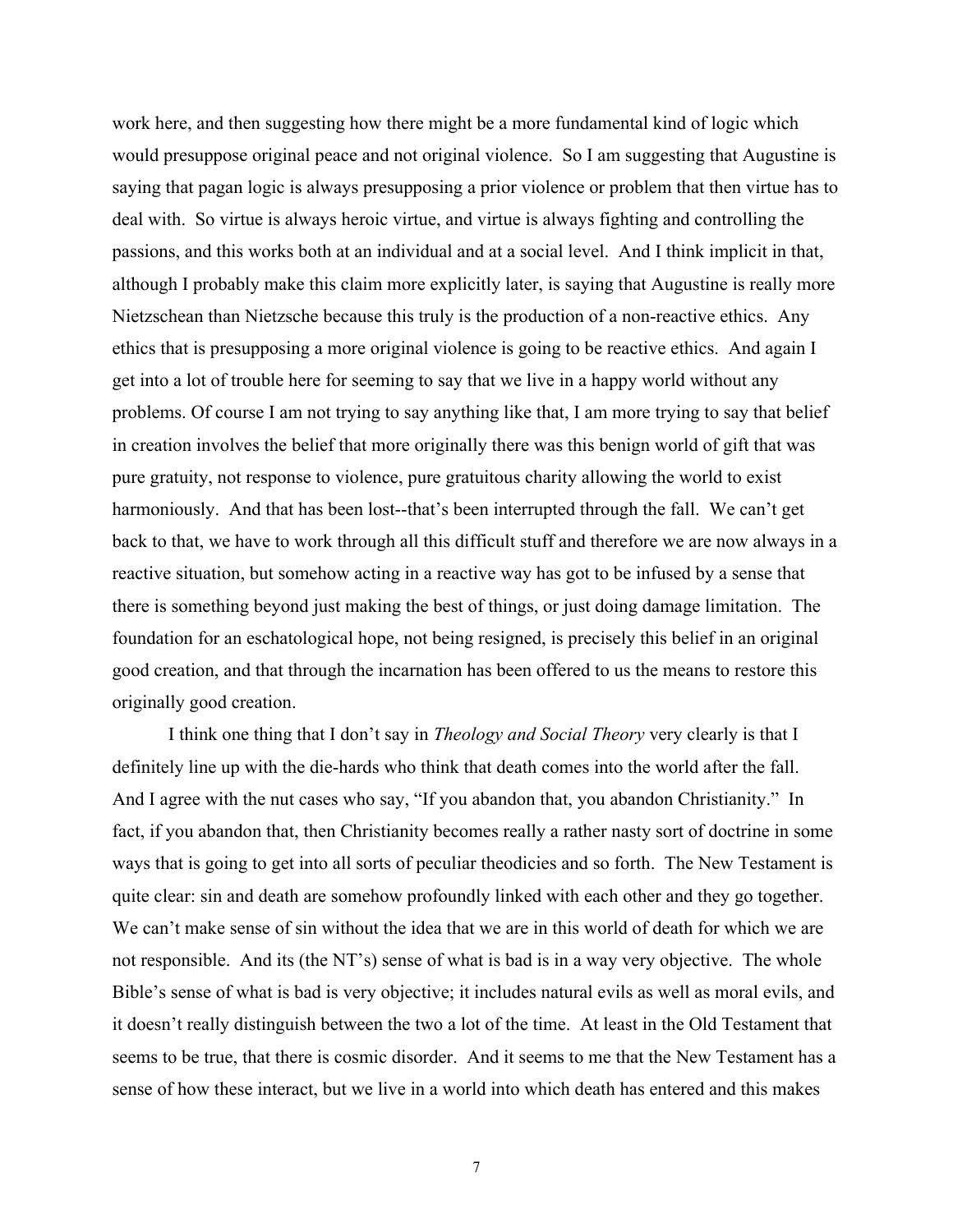malice possible. Conversely, malice reinforces the reign of death and terror. Again this contains the unsettling reflection that evil is only possible because we live in a fragile world. That is intrinsically beyond the ethical perspective of Christianity; it is never content only with ethical solutions because it does see sin and death as going together and as reinforcing each other, so it has the hope for something beyond that, just as I think that the hope that there can be peaceful coexistence is more than simply an ethical statement, "We're going to work for peace."

This is something I'm still trying to develop and work on and I have written a recent paper on the notion of affinity. Really, what I am arguing there is that peaceful coexistence is a bet on the idea that we can really and truly harmonize. I mean: not just agree to live and let live, but truly come to understand and appreciate each other. Not everybody equally appreciating everybody--but somehow fall into the real places or the real narrative sequences in which we belong. I think this is probably why the whole idea of marriage is so important. Maybe that's at the core of things, that we tend to think that erotic affinity is trivial. But maybe it is not trivial; that's part of the religious beyond the ethical--and it is almost a precondition for our trust in the ethical, the trust that we really do live in a universe that is supposed to be networks and affinities, horizontal participations that are grounded in our vertical participation in God. So it becomes a trust that we will find our right places.

I think this very much drives Gillian Rose's autobiography *Love's Work* when she is talking about the terrible erotic failures and going on hoping. But I think that has a much wider resonance because I think all our links are to do with desires and elements of co-belonging, finding the way we can appropriately share things with other people where we can work out what we share in common. I think a lot us have our experience that you start off with lots of good intentions in practical projects and it often runs into the sand on things that appear to be completely trivial. But maybe we need to think more about all that kind of stuff, and it's also at that point that you might say that there is a profound aesthetic dimension. To be ethical means we are searching for harmony, therefore we are having hope in the possibility of the arrival of harmony. That is where hope, a theological virtue, is ineliminable. If you are merely sticking at the ethical level, there is nothing to ground this hope that coexistence really and truly is possible. Another way of putting this would be to say that notions like the common good and notions like equity depend upon the idea that to some extent we can agree on the common good and we can agree that there is a right way of sharing things out. And yet, there are no formulae for those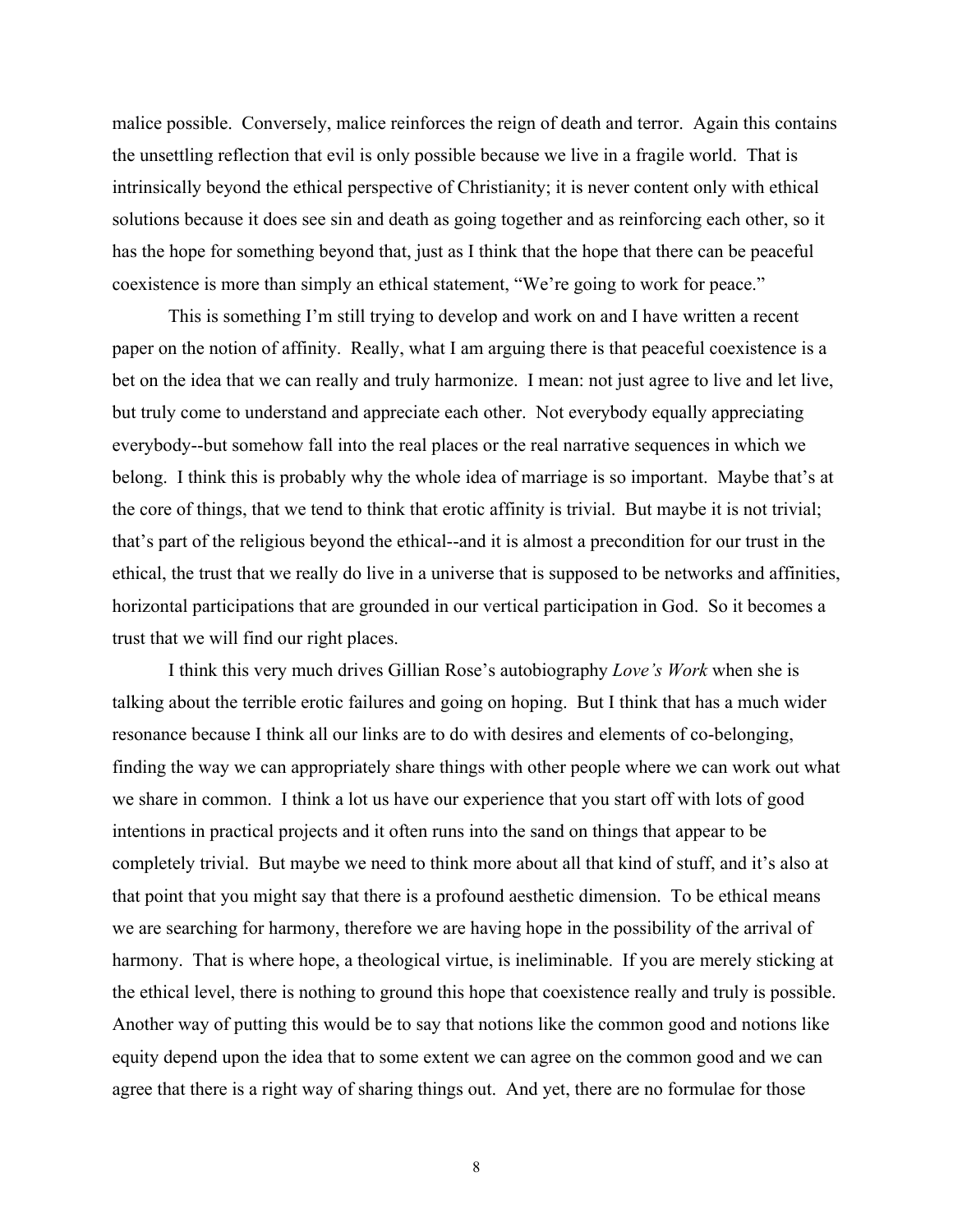things. It is more like an ongoing search for the nature of the common good, and an ongoing search for correct principles of distribution. But if we are going to have faith in that we must somehow believe that reality is such that indeed things can turn out such as to deliver that kind of arrangement. It is there that faith and hope have a terrific role and that they also involve some kind of bet on the nature of reality, and it is at that point that the eschatological horizon and ontological articulation are deeply connected with each other.

I am trying in a way to bring out some of the things that are latent at the end of *Theology and Social Theory* in terms of later developments of that kind of view. So there is both a metaphysical horizon and a meta-historical horizon. I end up trying to begin to redo Augustine, or fill it out in some kind of way, all too briefly and sketchily and the book almost ends in three pages and I finally tired out and gave up. I always intended that bit to be longer but it never was. But in a way the last bit about the Middle Ages in Catherine Pikstock's book *After Writing*, the whole middle section there is very much like an expansion of what I was trying to do in that last section. Well that is probably enough of general comment.

Charles Marsh: Thanks John, terrific. Questions?

Omar McRoberts: Please say a little more about what is unique about this sociological metaphysics that you say is implicit . . .

JM: I think it is something to do with things like Durkheim's social fact. It is the idea that there is something social that you can hypostasize. I think Mauss is much nearer to saying that all dimensions of society have some kind of shared logic, and we can see this more clearly if we look at so called primitive or indigenous societies. In indigenous societies we can see how the religious, the economic, the social, the organization of kinship, the aesthetic, how all these dimensions are really one dimension--and these peoples are much clearer about that than we are and they can see that in a way we can't because we have separated everything out and therefore we are more confused. But I think more that Mauss manages to say that all these dimensions are interlinked. He will talk about the "total social fact" without necessarily picking out the social as some kind of general framework that exists apart from all the psychologies and interaction of those psychologies. In other words he, much less than Durkheim, makes it transcendentally prior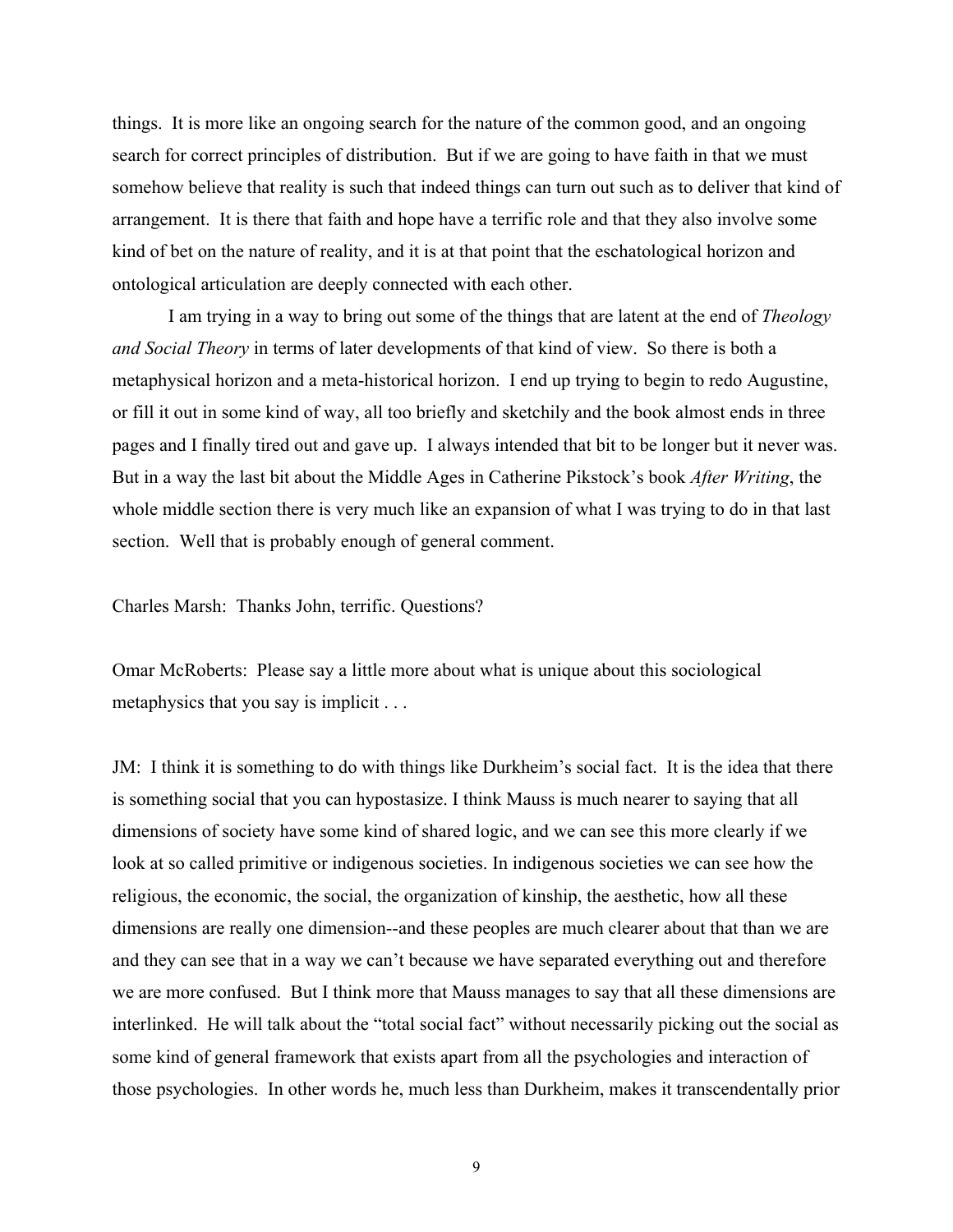to the acting subject. And not only is there a tendency to do that, but there is a tendency in sociology to say there is a kind of *a*historical essence of the social. Somebody like Talcott Parsons, for example; it seems that when you get the differentiation of different social spheres, that this is just people getting clearer about things. It is not seen as a historical contingency that people have made these distinctions. It is seen like an unfolding of a flower . . .

OM: But there are also questions within sociology about whether that holds any water . . .

JM: That is why I am trying to . . . obviously, there is also the Weberian model, but that tends to do another kind of hypostatization, *a priori* categories derived in a neo-Kantian way from the perspectives of the individual. Whereas I would want to say that Mauss is nearest to what I want. He is more talking about the interactions between individuals, and he is more talking about a relationality that's irreducible either to the social or to the individual. This may just be a question of terminology. My argument is that the more you do that, the less you are a sociologist in a strict sense, because at that point I agree with Paul Veyne's argument in *Writing History*, where he develops at great length the argument that really once you have a rigorous *histoire totale* there isn't really anything to distinguish history from sociology any longer because *histoire totale* does try to take account of the synchronic and so on. And I suspect that sometimes sociologists are almost outside sociology. I don't want to get too trivial here because this is partly a matter of how one defines things.

My general feeling is that sociology has become something looser, and indeed a lot of people see themselves as doing cultural studies, which is sometimes in some ways retrograde because at least sociologists were trying to look at the big picture and I don't want to knock looking at the big picture. But I think often when people are looking at the big picture they have seen themselves more as doing genealogy in a Nietzschean sense where everything is much more up for grabs, contingency is much more the king in this way of looking at things.

OM: How would you make sense, then, of Peter Berger's and Thomas Luckmann's collaboration on *The Social Construction of Reality*? Would you say that they were sociologists?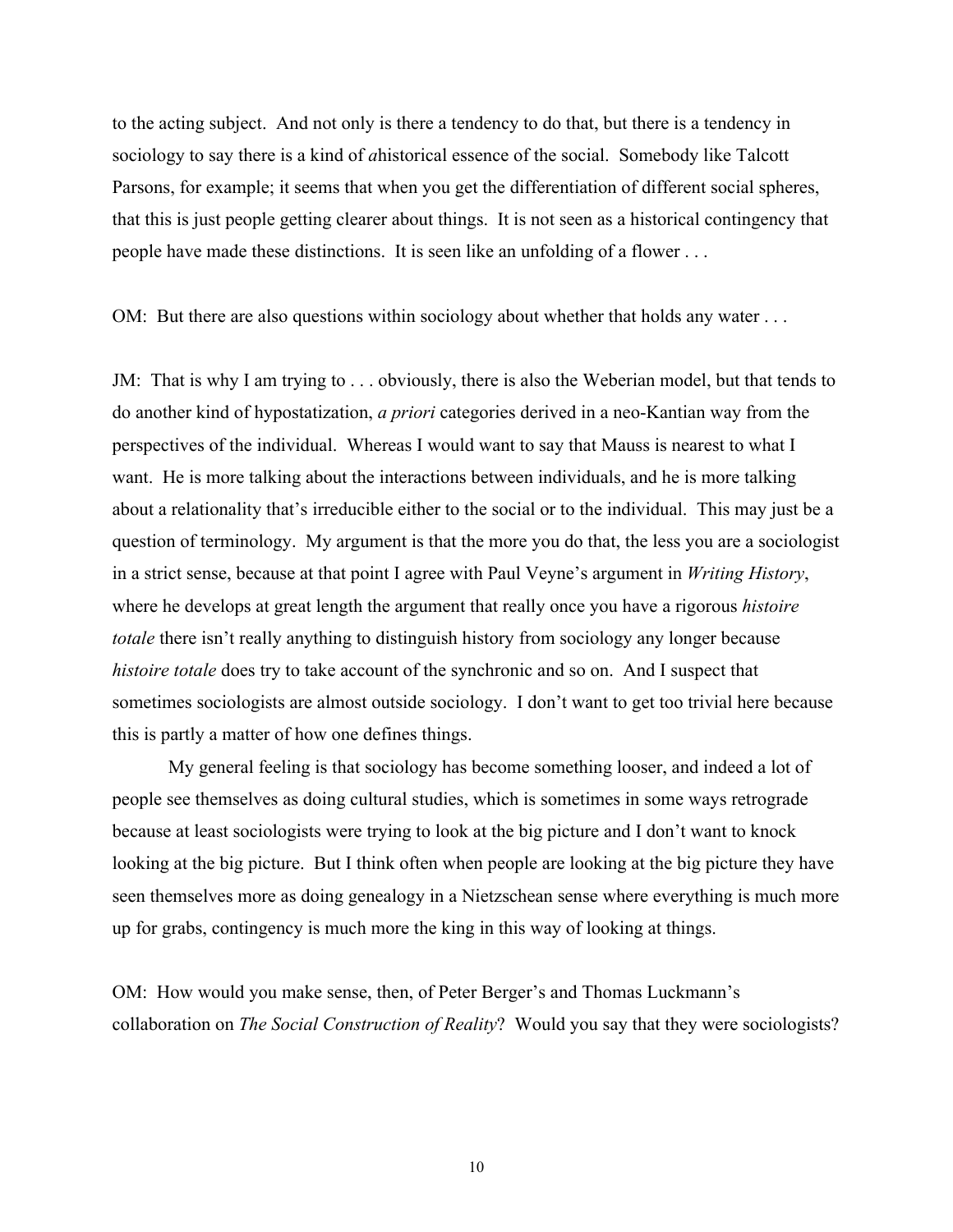JM: Oh they're sociologists in the bad sense of the word. They have bought what I call the liberal modern protestant meta-narrative. Berger is a particularly pure example of that I think . . . Under the guise of sociology he is doing a certain kind of liberal theology, and he gets quite explicit later on. He is the easiest case in a sense. For sure there are harder cases I think than that, but I have been recently challenged as to what I think about new debates on secularization suggesting that we are not so secular as we think. Particularly, and I think most significantly, the people who argue that maybe America is not the exception, that Europe is the exception on the grounds that everybody is religious in America, or many more people are religious and church going, because religion and the churches are not in America associated with political authority and not necessarily so associated with oppression in various ways. It seems to require you to say that this association of religion is not a natural one. But on that kind of argument you would say, well gradually the political authority of religion has faded away in Europe, but there is a terrific hangover of association in peoples minds with the *ancien regime* and so on. Whereas America was founded with people wanting to 'do their own thing' religiously. The most profound assumptions are here completely different.

I think the trouble with this model is it does seem to require one to think that eventually Europe might get religion again, and I just don't know what the statistics are on that. It would require charismatic Christianity to spread through Spain and Italy like wild fire, rather like the way it is doing in Latin America, and I have no knowledge that that kind of thing is going on, but it is not impossible. I don't have any simplistic reaction to all this sort of thing, except obviously to say that I think there are certain crucial ways in which America is nonetheless deeply secularized in terms of the boundary divisions and the way religion tends to be confined to a sort of internal set of attitudes. A lot of people argue that America has a tendency towards Gnosticism, and I don't think that is entirely untrue--that everything to do with the public and the visible is in fact drained of religious significance, and therefore religion is often like a weird kind of secret. The whole of Hollywood is all about spending money, having sex, and being a star, and yet when you go to Beverly Hills in Los Angeles there are these vast churches that a lot of these stars go to. So it is as if they have a secret religious life in which they sign up to all sorts of things. I don't quite understand this kind of thing. Sometimes, maybe particularly in African-American religiosity there is a way in which spirituality and a certain kind of reasonable hedonism coexist in a way that Europeans never did discover. Sometimes America can really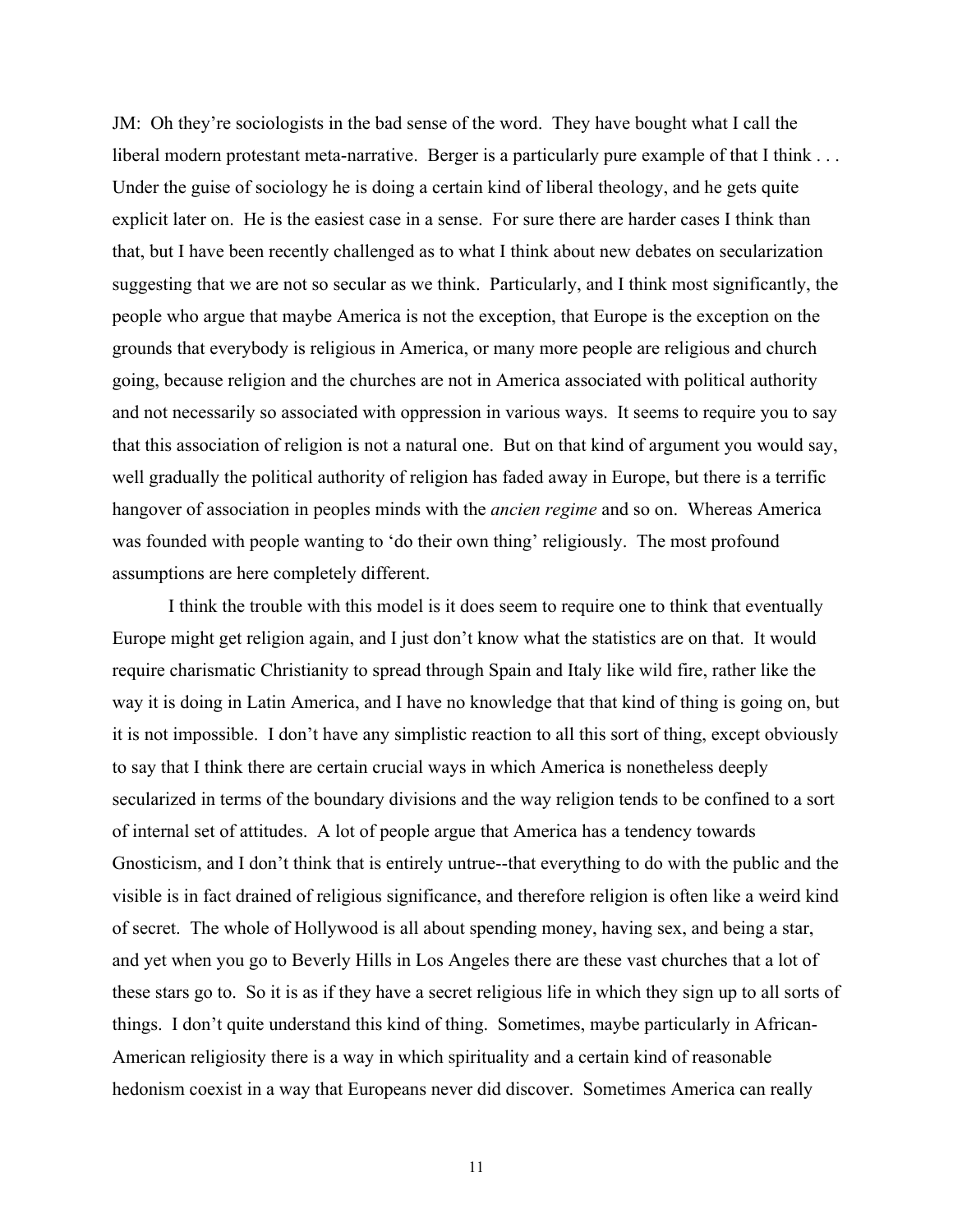have that positive aspect to it, you know, that you can have God and have fun as well. But more often it works in a very dualistic way.

CM: This is just pointing to a passage on page 422. It is the top paragraph. "The Church while recognizing the tragic necessity of alien external punishment should also seek to be an asylum, a house of refuge from its operations, a social space where different forgiving and restitutionary practices are pursued. This practice should also be atoning, in that we acknowledge that the individual's sin is never his alone, that its endurance harms us all, and therefore its cancellation is also the responsibility of all. Here we do echo God, not in punishing but in suffering, the duration of the saeculum, the consequences of sin beyond considerations of deserved and undeserved." I really like that passage. I would like to comment on how lovely the prose is at times. I wanted to ask you a bit more about what the church looks like in its reforming activist mode, and I can think of many examples in the history of Christian resistance to idolatrous social structures, of the way in which, in the American civil rights movement, many Christian communities not only attempted to model in itself, in its inner sense and its practices of Beloved Community, but it also had to go out and challenge racist structures and create strategies for voter registration, and for freedom of speech and the like. And I am just wondering how this model is transformed into that more confrontational model . . .

JM: Yes. Good. I guess I was thinking particularly about the handling of crime, and certainly in 19<sup>th</sup> century England, Christians, and probably particularly evangelicals, were very well to the fore in terms of prison reform. I talk about Pierre Mendes-France earlier in the book, and Mendes-France connected with houses of asylum for prostitutes and other convicted criminals. And he very strongly had this idea that there must be penitence rather than punishment, or beyond punishment there must be penitence. Again, back in England, others were linked to movements for rethinking the nature of prisons and connected with people trying to get inside prisons and try to understand the process of punishment more in medicinal terms, as going through penance and trying to reach transformation. They were, in a way, trying to question the idea that punishment is either utilitarian in its basis, or deontological in its basis. Either it's a deterrent or it is intrinsically deserved, and they were more trying to talk about punishment as remedy and as good for the person literally. Without saying this, in a sense they were going back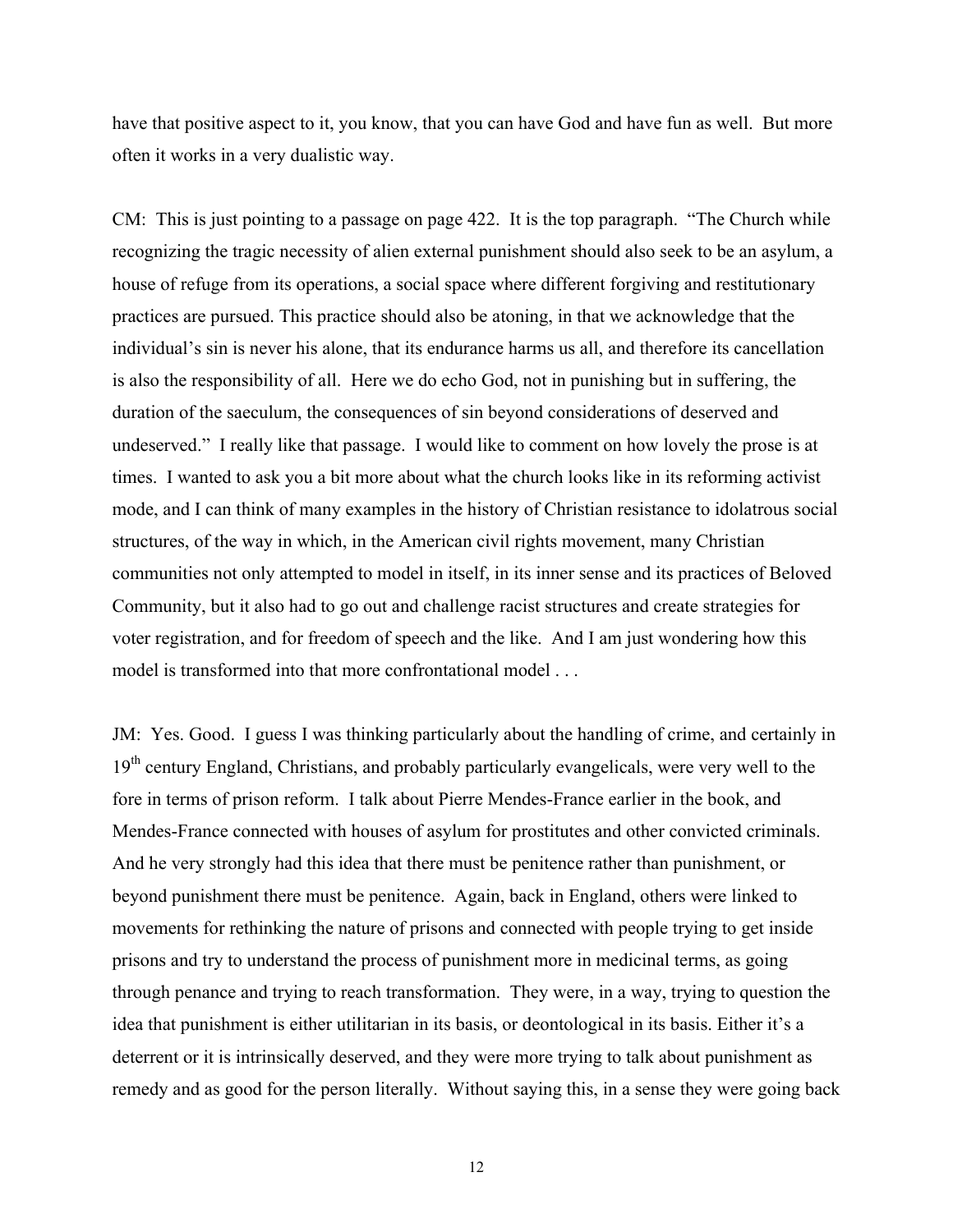to an Aristotelian medicinal view of punishment, and also a restitutionary view of punishment, that you have to start to put back what you've done wrong . . . that would be more in line with the kind of ethics of virtue approach.

There is probably much much more to be known of practical examples of people who tried to do this sort of thing. I am sure Heather [Warren] probably knows much more about Christian practical involvement in prison reform.

Heather Warren: It came from the United States, particularly in the first part of the  $19<sup>th</sup>$  Century. That is why de Tocqueville came here in the first place, to look at prison reform.

JM: Really? I didn't know that . . .

HW: That is because there were two big forms, the Auburn and the Philadelphia, and I forget which one the Quakers were behind, but the whole idea behind the prison reform that the Quakers did was to make people penitent, was to give them an individual cell so that they could contemplate essentially what their sin was and come to a knowledge of their wrong, and then do better. And that was a huge change in prison, actually to have individual cells.

JM: Has anybody done any work on how that interacts with all this so called Panopticon model?

HW: Not that I know of.

JM: Because I suspect someone really needs to qualify a lot of Foucault's work on this sort of thing. It seems to me it doesn't take much account of these kinds of religious movements.

Mark Gornik: Have you ever been to Lincoln Prison?

JM: No. In the castle? I haven't done anything bad enough yet.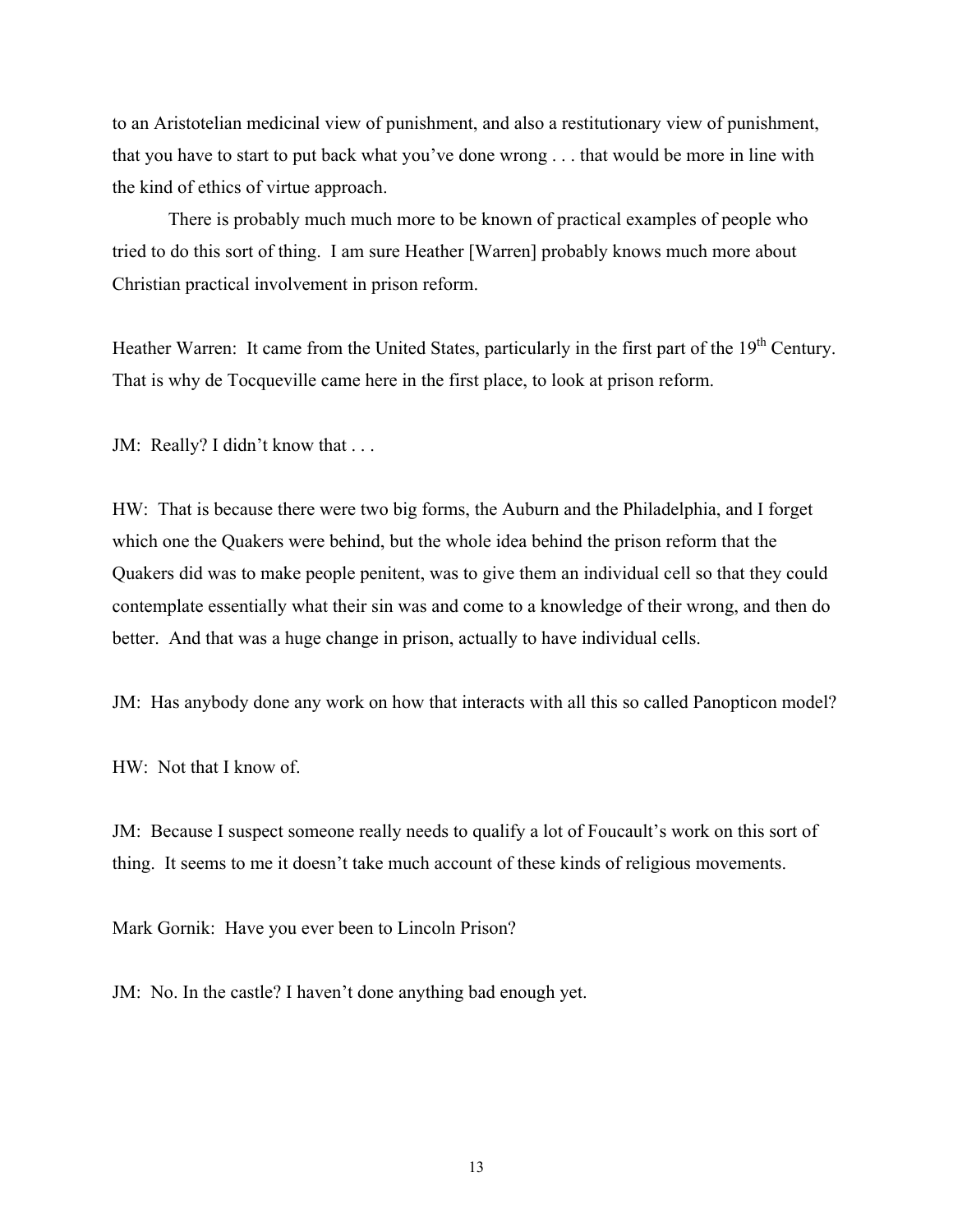MG: In the chapel everybody was brought in individually, put down in a pew and then a wall was moved between you and the next person so you couldn't see anyone else, but you could be seen by the preacher. It is still panopticanic.

JM: It often still is a panoptican because they are trying to discipline the individual. It is a very bad model really.

MG: It seems to me quite easy that this penitential model can easily be co-opted by the state as just a way of disciplining you to accept this social structure.

JM: Well, I think that some of the movements I have been talking about, the evangelical ones were entirely collusive with that. I think that the French one that I am talking about was much more radical in its implications.

MG: Doing that is almost--it's using the states prisons.

JM: Yes, and I wasn't really talking about activities within prisons so much. The practical context of this will probably be something more like post-prison work. My aunt who is about 75 is involved with this practically the whole time. She has dangerous men staying in her house. Her brother, my father, thinks this is crazy, but I try to explain it is what she thinks she's trained to do and be as a Christian. And she always survives . . . How you create an ecclesial space inside the prison space, I don't know. Again, I have a friend who is an Anglican chaplain, and the only people I know who are prison chaplains who are doing their job in any way I would recognize theologically have been kicked out. They are always kicked out.

HW: By the prison authorities?

JM: Yes. This is England ...

HW: If you've ever been in a prison here you know that even to have access to certain people, you have to somehow give some element of cooperation to the people who run the prisons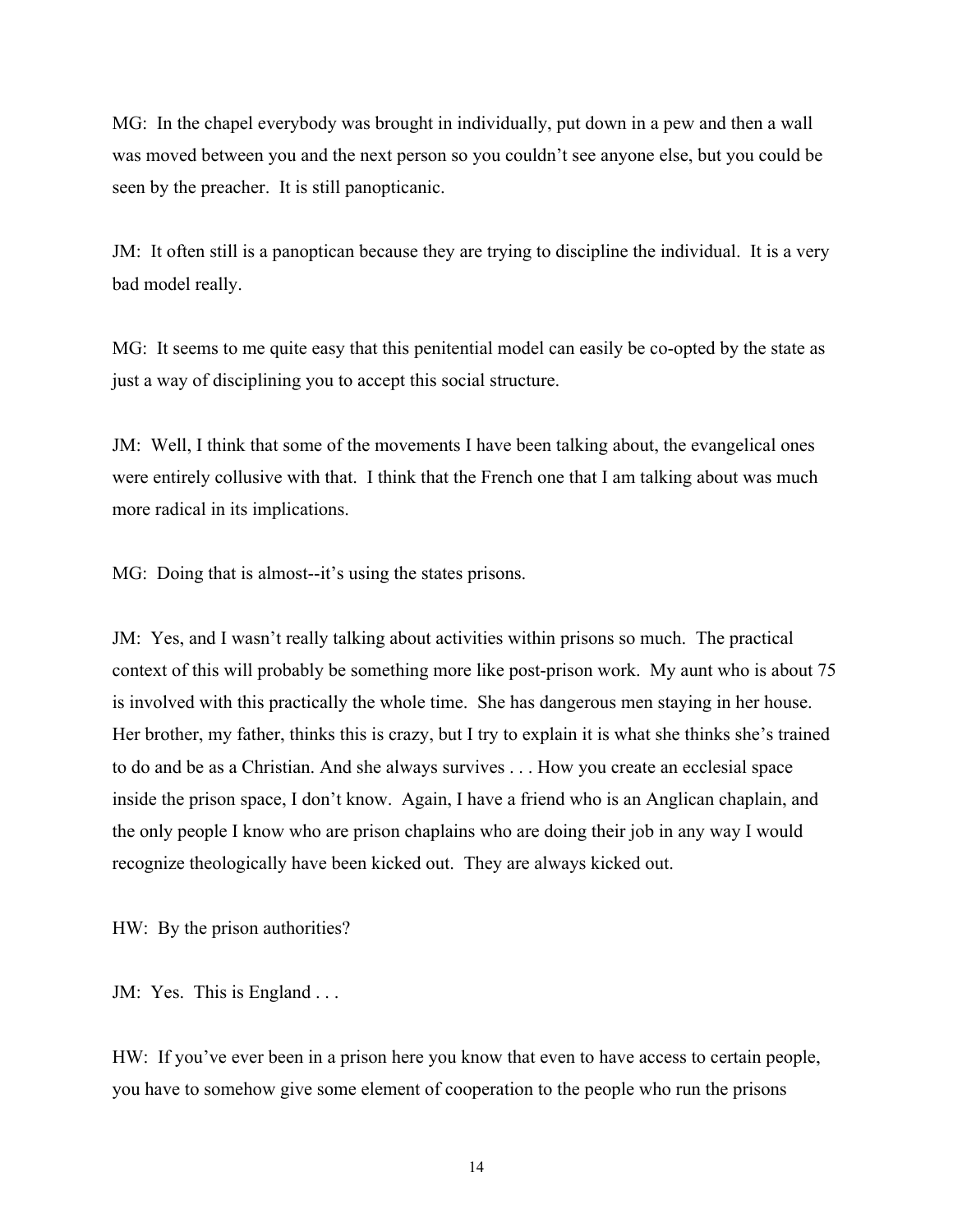because they are controlling it. And it is interesting when you look at groups like Prison Fellowship that Charles Colson runs, it is fellowship, it is not ecclesia in that sense. It is very lay run, it is very local, and it came out of that kind of an organization where there weren't any clergy and it was very site specific. It is interesting in the way that that kind of an organization functions in terms of authority and what ecclesial authority is . . . I can see how that would conflict with prisons.

JM: Do you think the state any longer has any interest in this kind of disciplining people? Because a lot of people argue that nowadays the state doesn't work through disciplining people, instead it just gets people internally to absorb norms of pursuing their own kind of hedonistic interests that keep the system going perfectly well. And I wonder whether maybe there has been a loss of interest in trying to transform the behavior of prisoners in the old sense. If you don't conform you just shut up now and you are just kept in confinement in a fairly bad kind of way.

Amy Laura Hall: Increasingly it is about making money. We have this strange thing of for-profit prisons now so it doesn't really matter what happens as long as we keep them profitable . . .

JM: Yes, exactly, so it has become a market system--they don't even mind that there are prisoners now.

OM: In the beginning of your remarks you spoke rather disparagingly about positivism, which of course does have tons of flaws. On the other hand, in your project to construct a kind of a Christian Sociology you spoke of a need for a pure empiricism . . . so I wonder what that looks like?

JM: I suppose when I said pure empiricism what I really meant was one that more keenly recognizes historical contingencies, and when it does, is more honest about its metaphysical assumptions. I mean, I am not trying to say you can't [have metaphysical assumptions], you *will* have those metaphysical assumptions, but they are not somehow smuggled in as science in some way. You're more honest about your bias and level of commitment--I think that is the point. So I am not really arguing for totally pure empiricism, but there is more continuity between the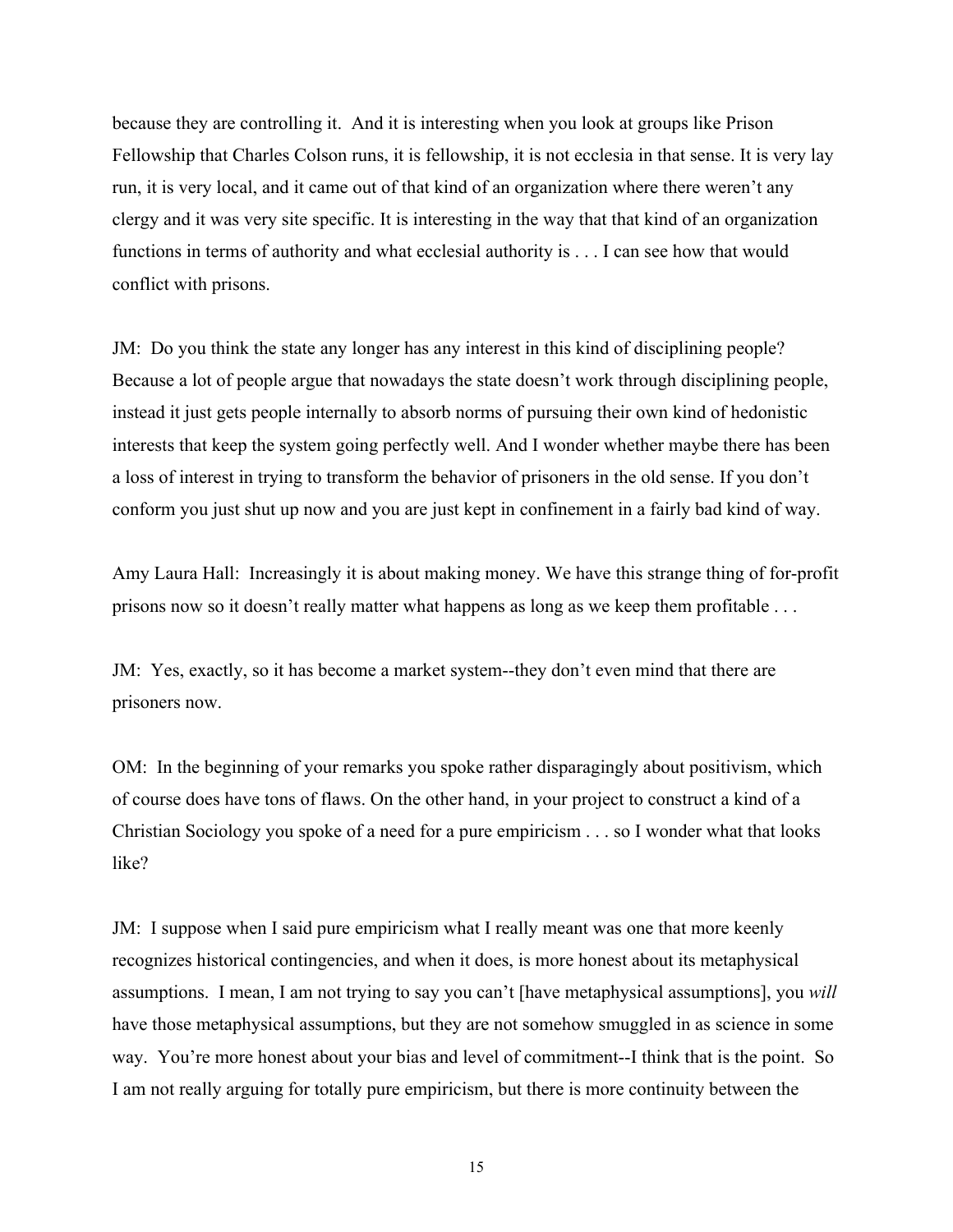Comtean legacy and post-modernism than people realize. It is for sure that people like Gilles Deleuze, when they reject dialectics, are in some sense still the heirs of . . . I mean Deleuze is an heir of Bergson and Bergson is very Comtean in many ways. This whole kind of a difference that is not dialectical has some sort of resonance deep within it that is a French positivist legacy, I think ...

Steve Fowl: John, isn't there also a sense that the purity comes from an eschatology that gives you a clearer, purer, perception on what's going on around you because you know where it is headed? And isn't this revelation?

JM: Yes. You have to unpack what you mean by revelation, but yes.

OM: It sounds like what you are saying is that this is a kind of grasp of human life and flow of history that isn't somehow limited by positionality in so far as it is connected somehow with eschatology or a sense of the transcendent . . .

JM: Yes definitely, that would all be the case.

OM: But that wouldn't be empirical at all.

JM: No, no, no. But it is also not exactly anti-empirical in that one's concrete sense of those things has to do with the way one has taken/experiences certain facts. Well maybe you can say more about that, Steven.

SF: It is a sort of empiricism in that it is directly observed. It is just directly observed through a particular sort of lens. And so it is a sort of empiricism in that way I guess.

OM: There is a part where you were talking here about Lindbeck . . .

JM: I mean I am not going back on Lindbecks's correct critiques of a certain kind of purist experientialism. I am sure that you shouldn't have a duality of experience and interpretation.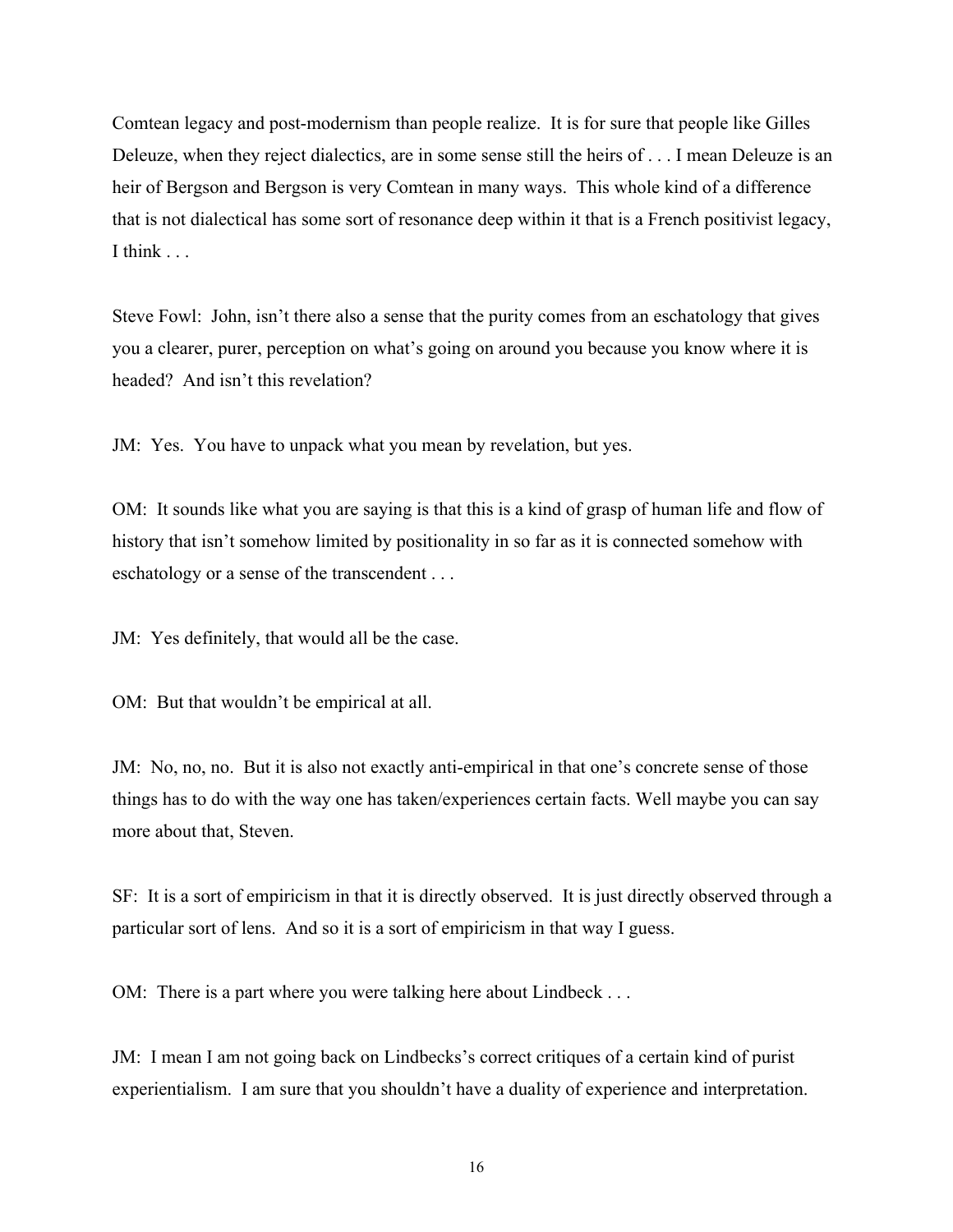But I think one needs to beware of any kind of idea that we are trapped inside grids that predetermine everything. Sometimes Lindbeck is a bit near to doing that with the Biblical narrative . . . We do have new experiences but they always are also new interpretations in a sense. Yes, empiricism would come in as well in insisting that we are consistently being shown new things. The Incarnation is an event. The work of the Spirit in history is a continuing event, so there is an empiricist element in that, but it is not obviously an empiricism of facts. You know, 'here is a clear isolated little fact.' It is more like an empiricism of phenomena that can't be constrained within any notion of what the basic elements are. But it is not a pure phenomenology even either because I think there is always the question of interpretation. And that is not to say that there is the phenomena and then we interpret it. In interpreting we are going on encountering.

MV: I think you are entirely right about the sociologism . . . there is no question about the fact that there is a kind of metaphysics of presence in sociology in the sense both of either you have a macro perspective where the facts are taken to be outside of social interaction, or you have neo-Kantian/Weberian subjectivism. And this kind of micro/macro tension has always been a problem that has plagued sociology . . . and so I think you are right. But the question is whether this ontologism is an ontologism that is constitutive of human experience? Whereas in a certain sense as Derrida says once we open our mouth we already have inscribed the world ontologically, by trying to deconstruct it we have restarted a narrative that we are trying to deconstruct. And so in a certain sense would it be possible to have a sociology that is ... modeled trying to explain the social, by the social in the sense that it is just an approach to the world that I wouldn't say privileges, but starts from, a particular set of rules that the sociological community has agreed upon that provide a particular useful tool to understand the world. In other words, is it more of a conversation that is intelligent, that has its own standards of rigor, and that provides a particular input into the world?

JM: OK, what sort of rules would these be?

MV: You know, for example, what counts as a sociological fact would be the fact that there are regularities in the world, that there are distributions of wealth in the world, there are power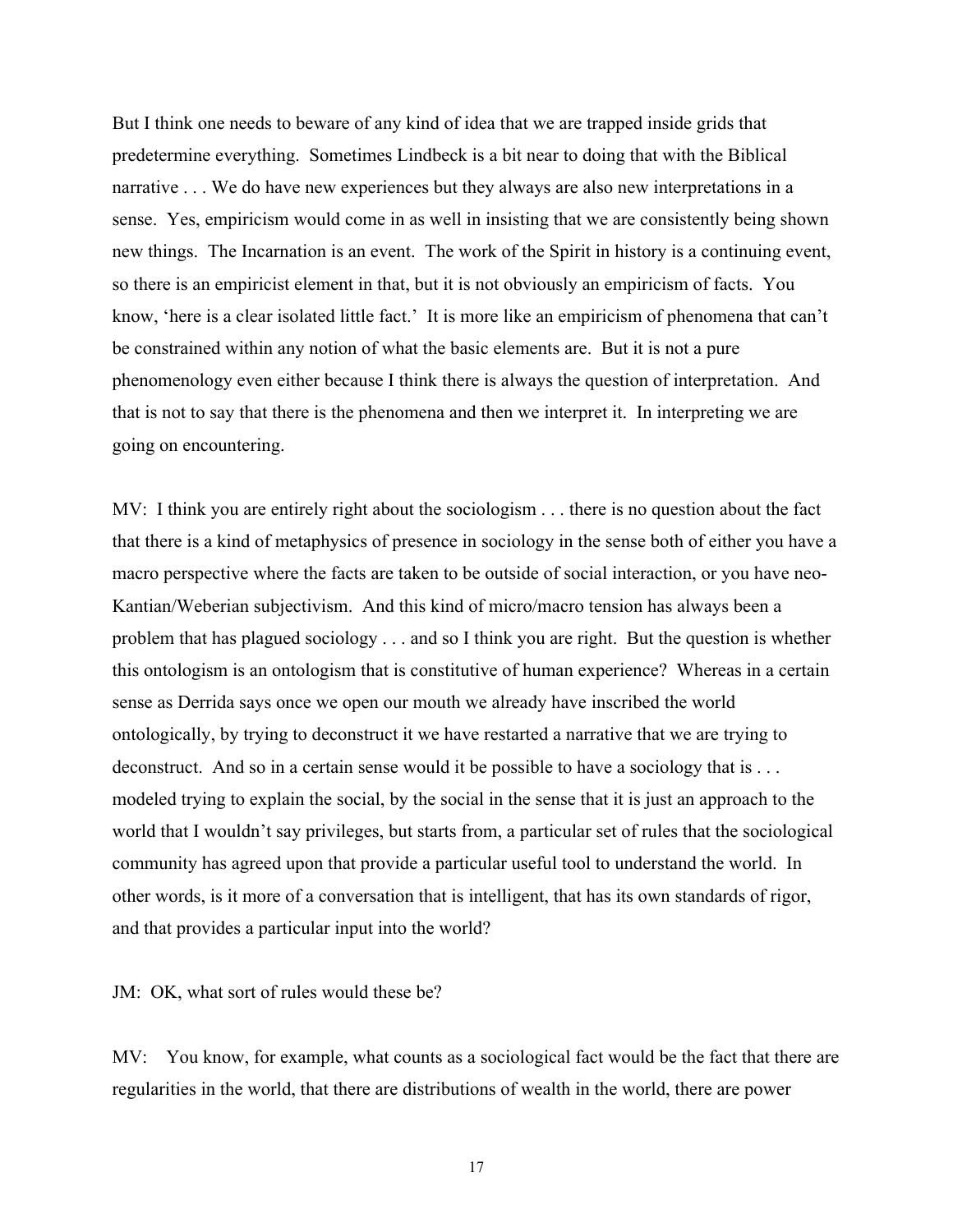concentrations in the world that you need to explain, that you can't just say, 'the world as it exists right now isn't as it should be.' Right?--that you can always historicize the world and basically try to explain it.

JM: Well I think if I was criticizing *Theology and Social Theory* on the sociology chapters now, I would say that one thing it doesn't really deal with is the statistical and probability revolution in the 1840s. In other words, it never addresses the point that people started to become aware that certain moral things had statistical constants. In other words, things like suicide, how many people kill themselves, etc., that you could really see regularities and therefore people started to worry about what this implied for human freedom. And I don't really deal with that debate which I think is actually an important element of the genealogy. I think there would be a way of recognizing that sort of thing because you are saying that there are certain general, structural rhythms, sort of social habits if you like. And I think you can do that without committing what I would call sociologism about some kind of theory of some universal ahistorical essence.

MV: I think the best sociology for my money is the sociology that basically looks at correlations, basically looks at coincidences and convergences and multiple levels of analysis, etc. It is interesting to look at biology, how biology is connected to self . . .

JM: That's right. And I think that at that point you are getting to a point where you are doing what good history should, good ethnography, and you are also not making an absolute division between the biological and the cultural either. But again, I think you can say that such an approach is still committed to something like narrative contingency. Narratives can take account of big constants. They are not necessarily about kings and queens.

Wallace Best: Such a course in sociology, how is it different from history? I mean in so far as it is grounded in a sense of interpretation, the way I hear you. So I am wondering where the distinction would be between the two . . . you alluded to this distinction between sociology and history and this sounds very much like an interpretive history.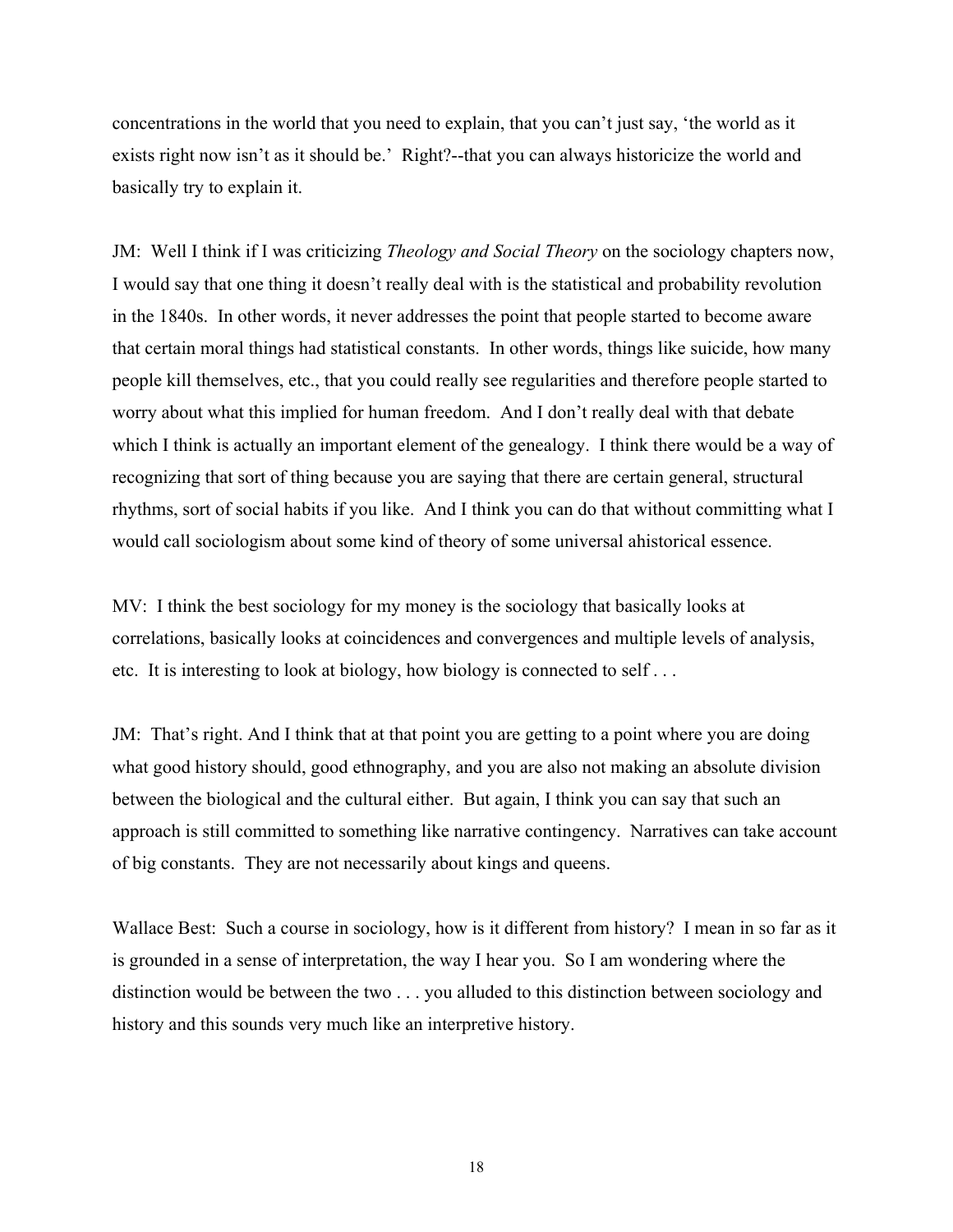MV: It seems to me that that is another essentialism that has plagued sociology: how to explain the synchronic and the diachronic. That is a problem with structuralism. Part of the thing is that it is easy to pick on Durkheim and Comte and Parsons. As Omar was saying, even within sociology, that is the kind of straw man that we always like to kick because now it so connected to 'empire,' so connected to Euro-American hegemony . . . In any case, this kind of dichotomy between the synchronic and the diachronic has been disabling . . . And it seems to me that if you understand "social facts" as artifacts [as socially] produced in a kind of flow then the distinction between history and sociology is blurred to a certain extent.

JM: Well, yes. As I have already said, I would tend to argue that the whole post-Michelet *histoire totale* tradition takes into account the more valid side of sociology. In other words it does attend to geography and synchronicity, and it is true that historians have an implicit failing . . . a tendency not to take account of space, and not to take account of simultaneity, etc. The French tradition has always been aware of this. And so I suppose the only kind of synchronicity/structuralism angle I worry about is the Levi-Straussian. In other words, I favor more accounts of simultaneities where you nonetheless see that ultimately that simultaneity is itself contingent. So I guess time wins out on my model in the end, but the alternative seems to be that the ultimate framework is sort of special as if we move through this space that has ultimate determining parameters.

MV: In the end, but I think the attempt is to bridge space and time.

JM: I think it is very Maussian, and I'm not sure that Mauss uses the word *habitus*, but people have pointed out that Mauss already has something a bit like that. Maybe with less of a structuralist bias. But Mauss seems to have been incredibly reluctant to come up with any kind of system.

OM: What exactly do you mean by the deterministic influence of space itself . . . because you could take it to a point where you begin to sound rather Deist, where the universe is just this clock winding down and things just happen and it is over?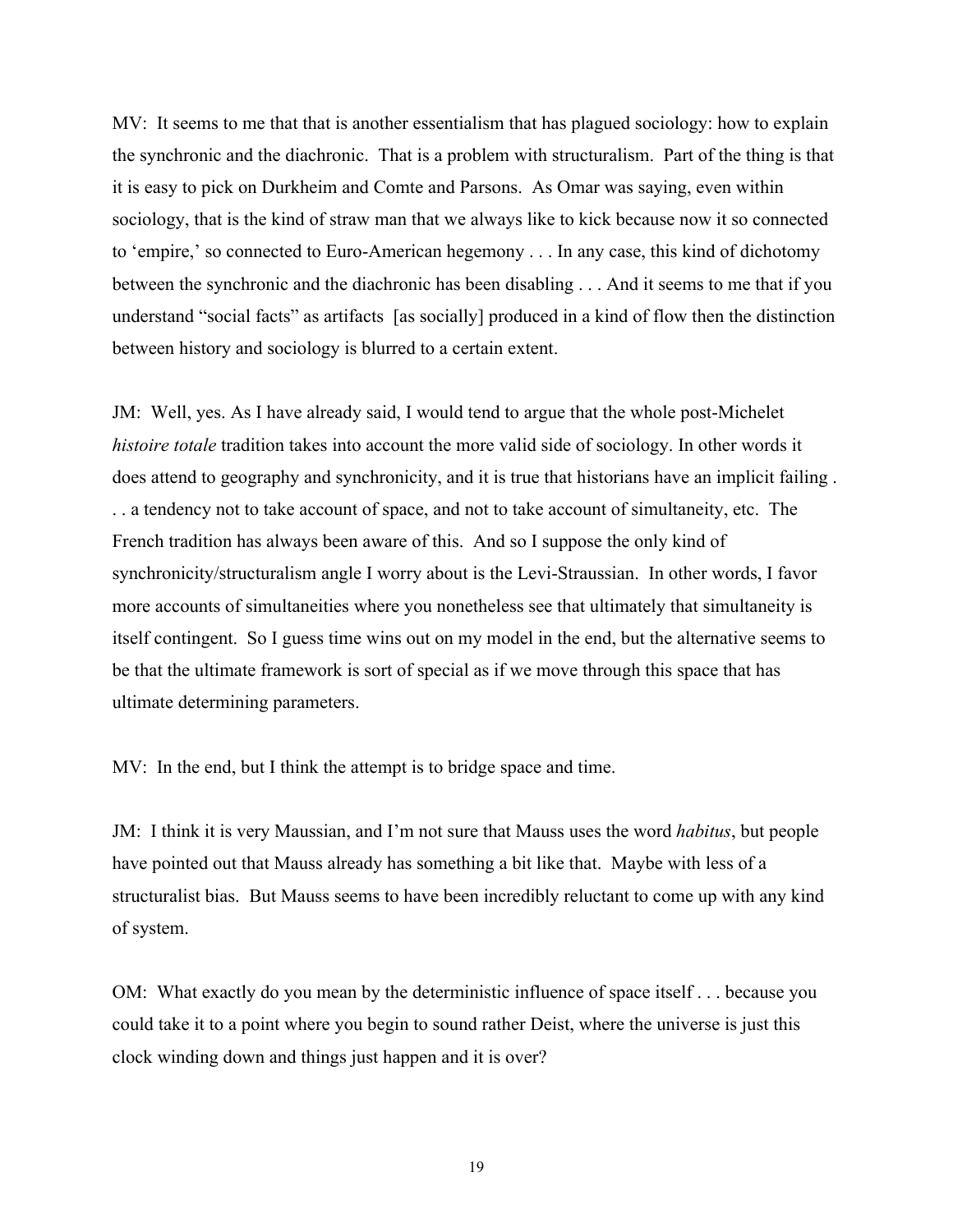JM: Well no, I don't mean it like that at all. It is a way of saying we are not individual actors on a sort of time corridor, but that my actions are always simultaneous with a lot of other actions that are enabling. Like these lights are working because of something somebody else is doing elsewhere. So that there are these special structures of simultaneity and without them life would be a whole lot slower. That is part of the reason why modern life speeds up all the time because more and more we get coordinated simultaneity. And so this is why you can do things at a staggering rate of speed. It is a paradox isn't it that things speed up in time because we have more and more spatialization, more and more control of spatial simultaneity? And that was the only thing. I thought that in *Theology and Social Theory* I didn't really say enough about that, and that would more enable me to extract from the sociological tradition what is of great value within it. I would stress that now.

ALH: I have a question about love . . . when you started out talking about creation, and the gift, and reciprocity, and after the fall that it is not as if everything is coherent. Obviously it is not, there is brokenness, but through the Incarnation we have a hope for affinity and for harmony. And I am fascinated by your pulling in the aesthetic after the ethical. I work on Kierkegaard and I am continually intrigued by your readings of Kierkegaard on this. But I thought maybe one way I could get at my question . . .

JM: I try to read Kierkegaard as an aesthetician all the way through. Carry on . . .

ALH: Oh but yes. . . I just. . . . I read him so differently . . . I think that aesthetics on the other side of redemption have to be really radically redefined . . . I am not even sure you can use the word Eros after or in the midst of redemption . . .

JM: No, no. I don't like *Works of Love* . . . It is not my favorite book. I like the Kierkegaard of the pseudonymous writings. I think they are more Christian than when he was trying to be Christian. But I seem to be alone in thinking this.

ALH: I read *Works of Love* through the lens of *Repetition* and *Fear and Trembling*. I think it is a much more complex book than this kind of pedantic, 'this is what love looks like.'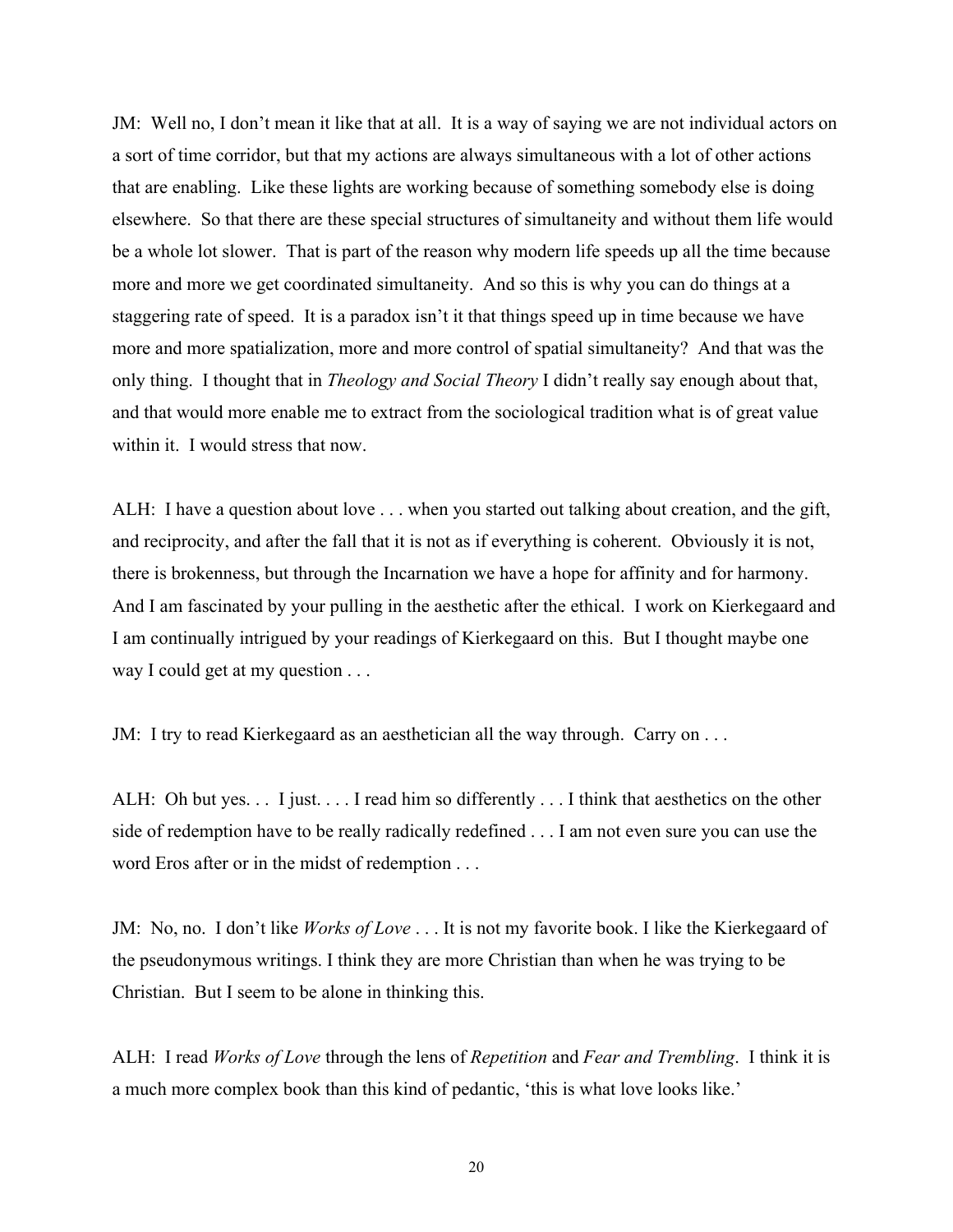JM: No. This is true. Jamie Ferreira has argued this with me and I think in that way that does blunt some of the edge of the apparent sort of sharp Agape and Eros distinction.

ALH: Well you see I think it is sharp. That is where Jamie and I actually differ. I think it sharpens them.

JM: Really? Well that is interesting.

ALH: Well, we could talk about that, but I was actually going to draw on Thomas [Aquinas], and I have not read the new book that you wrote with Catherine Pickstock. But in teaching Thomas on love, in one of the more interesting parts of the *Summa*, I talk to students about how Thomas talks about loving the neighbor. In his discussion of charity proper in the *Summa*, in talking about love of neighbor, he talks about it in terms of commonality, of kinship . . . as you put it, through the incarnation we then have a new kind of affinity with one another.

JM: Yes, this is partly why I am trying to draw out this topic of affinity.

ALH: Yes, yes. I mean it is very Thomistic. But then he has a question on mercy. It is not within the discussion of charity proper but he has a question on mercy. And when he talks about mercy he answers the question of why we should love the sinner differently than when he is talking about charity. When he is talking about charity and he talks about loving the sinner you love the sinner in as much as the sinner is of course even himself related to God, that God is his Father as well. But then when he talks about loving the sinner in his question on mercy...

JM: You really have to go round through God to get to the sinner in a very strong way don't you.

ALH: Yes, yes. But in his question on mercy, Thomas, in talking about loving the wicked, talks about a different kind of affinity, the kind of affinity wherein we know ourselves as *also* fallen. So it is not a kinship in terms of our worth within the household of God, but it is a kinship of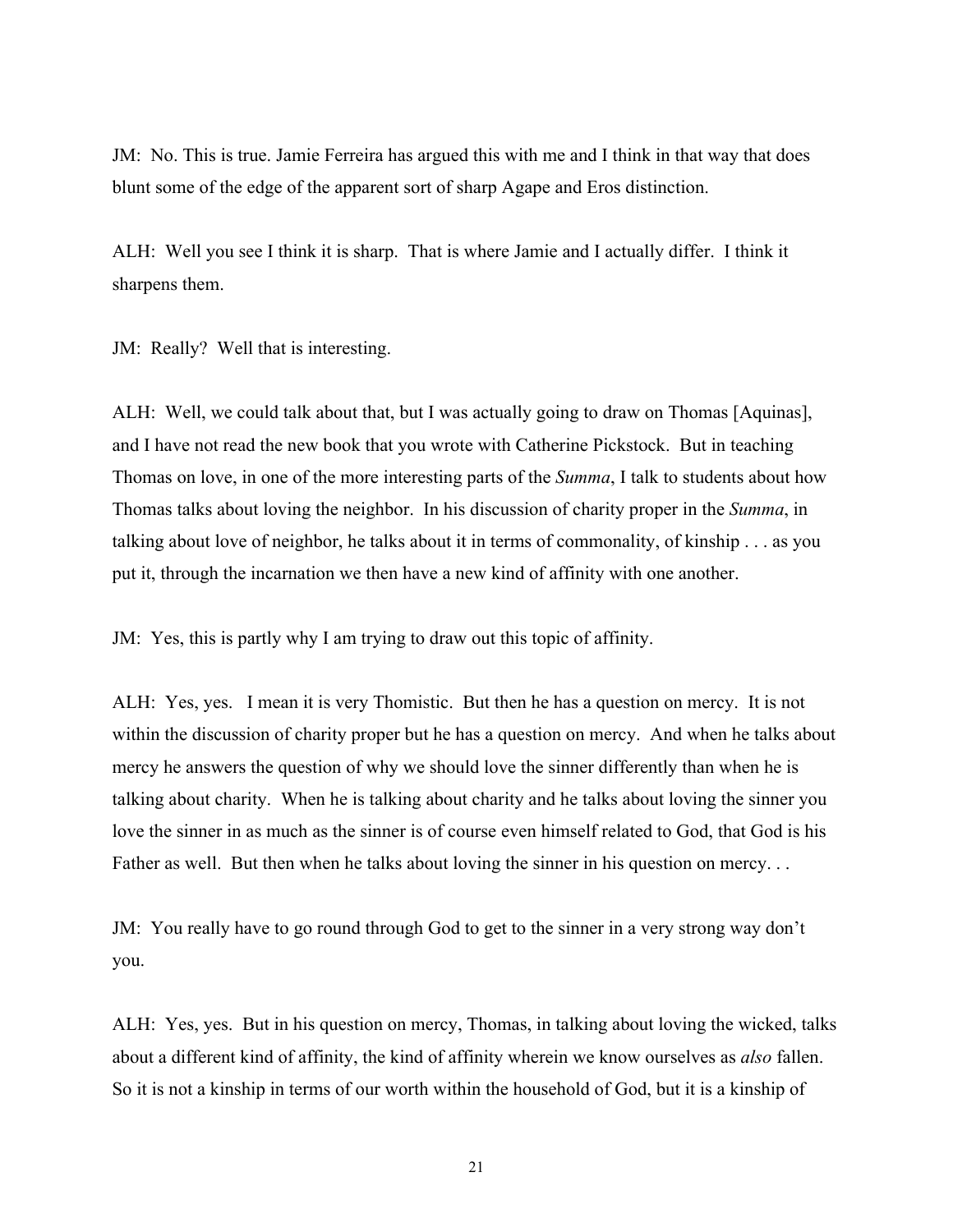knowing ourselves also fallen with the sinners. I don't know if he uses the word vulnerable, but he uses the imagery of being sick, that we know ourselves as also sick, that we know ourselves also as fallen. And he talks about our courage, the kind of courage that goes into being merciful is in recognizing that you yourself are kin to them and that you are fallen. You are willing then to be humiliated with them. You are willing then to be in proximity with those who are fallen. You don't have this false notion of coherence within yourself.

JM: That is very interesting.

ALH: And one of the things that I have been working on is how he construes the love of the giver and the love of the sinner very differently in these two questions, and it gets at how I think I want to struggle with what you are saying of hope and the arrival of harmony, and I am not going to say this very well because I am still working on it, but that when you talked about the Incarnation as that which allows us the hope for harmony, I would want for you to say that the crucifixion allows for our hope in a kind of harmony that ends up looking very different after the kind of incarnation that we get in Christ . . . Let me put it this way: I think that Thomas is right to answer this question in two different ways because I think the tradition is appropriately polyphonic on this. But it is something I worry at times is missing when you talk about beauty or when you talk about the kind of hope that allows for marriage. Does that make some sense?

JM: I think so. You are saying that the reconfiguration via the cross is not there, or is not there enough?

ALH: Let me just put it in terms of this one statement that you made; it's about marriage, that you have to have a hope for harmony so that the difficult details of marriage don't end up breaking you completely apart . . . But another way to look at it is that you acknowledge the effects of the fall in both of you and you are able then not to let those overtake your love, but it would be this kind of affinity that Thomas talks about in his question on mercy rather than the kind of affinity that occurs in this question on charity.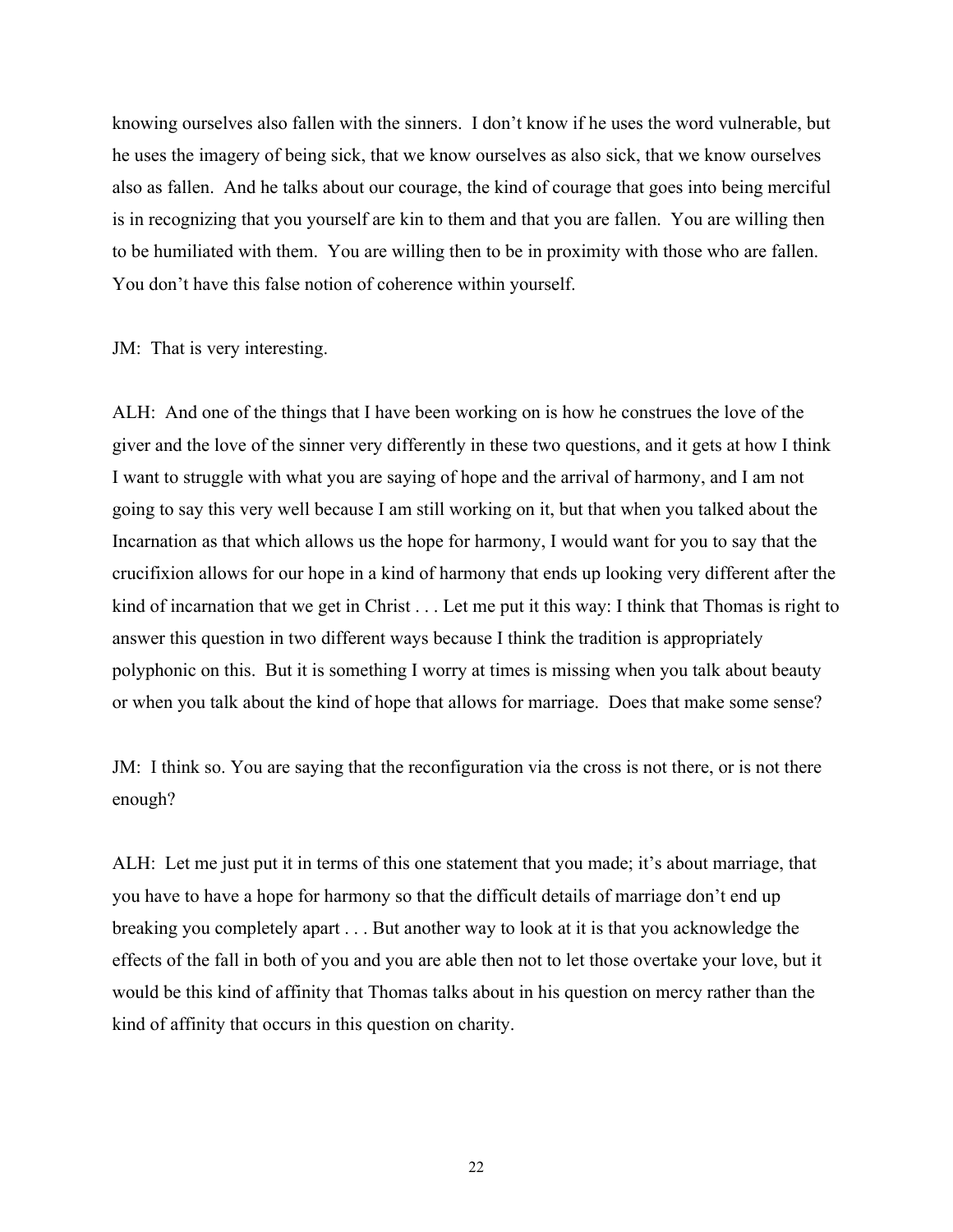JM: Well, I mean I guess all those things would be important wouldn't they—that it would be the mercy for the fellow sinner, but presumably in appropriating the work of Christ some sort of moving beyond that. But I think what you are probably protesting at would be supposing I was saying (and let's stay with this marriage example), 'Things are not working out, but you know I've got this kind of hope that it could.' Presumably, the hope is much more invested in the very struggle itself. That is much more what I would want to say. But thank you, yes, because I think that really does need to be underlined. Also the assumption is that you are going to have to go through this struggle and . . .

ALH: And it doesn't end!

JM: And it doesn't end.

ALH: But if what you are hoping for is a kind of coherence or harmony, you are not going to get it, you will be sorely disappointed.

JM: I agree with you. I guess if I can put this in historical context, I am probably slightly reacting against the Anglican obsession with tragedy that goes a long way back. And I feel it does come jolly near to undermining Christianity because it seems to say it is more sophisticated to say we never get beyond the cross. And like David Hart, who is with you now at Duke, I am with David here. Maybe I am a bit American about this—perhaps there's some element of shallow optimism, but I don't think it is shallow optimism because what can it mean. There can't be some kind of surd tragic element to the world, it seems to me, without getting into a kind of pagan fatalism. I mean we are really supposed to believe that the providence of God can prevail. We are not supposed to have a shallow view that we will struggle for a while in time and then it will all be alright. But we are supposed to have an eschatological hope and. . .

ALH: Yes, yes, but doesn't it look more like a banquet of a bunch of drooling demoniacs and prostitutes and really short men who crawl up into trees so that they can look bigger? It looks like a really odd configuration. It doesn't look beautiful in the way that we have in Western culture talked about beauty. Absolutely, I want to throw out the tragic, I am with you. But what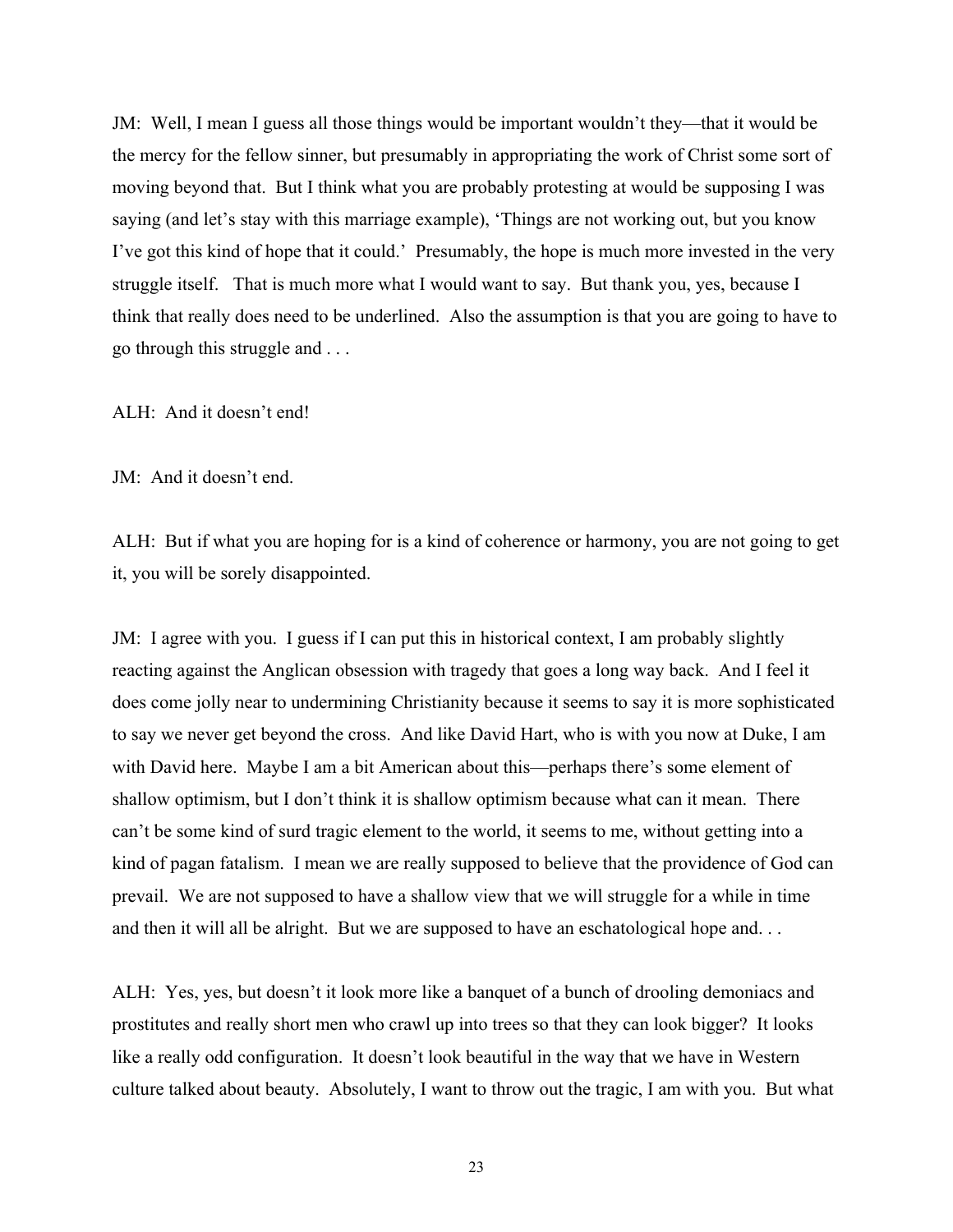is it going to look like? It is going to be something much more . . . we in America have a tradition of the grotesque . . . it is going to look something much more like the grotesque than the coherent.

JM: It is very interesting to introduce that category of the grotesque, isn't it? . . . I think a lot can be done with that because there is a lot of it about, particularly the more Northern Christian art does seem to reckon with this, the sort of Dostoevskyan grotesque, etc. So yes, I agree—and you are trying to say that this is a new kind of beauty after it has been reshaped in a different kind of way.

ALH: Yes, it is a good marriage for example. But a Christian good marriage is going to look very different than . . .

JM: It is the transformation of the wounds rather than simply just the wiping away of them . . .

ALH: Exactly! When he [Jesus] comes back, he's still got them. When he eats fish on the shore, he still has them.

HW: But wouldn't that also be the connection with the atonement?

## ALH: Yes.

HW: This is where you get back to the cross, you get beyond it, but you never. . . it teaches you to see. . .

ALH: Right. The resurrection bares the marks of it. And Kierkegaard doesn't have the resurrection. Lindbeck, in reading my book said that it became so clear [to him] that Kierkegaard never gets past the cross. Absolutely. And it is a problem that . . . but I think you have to go through that chastening . . .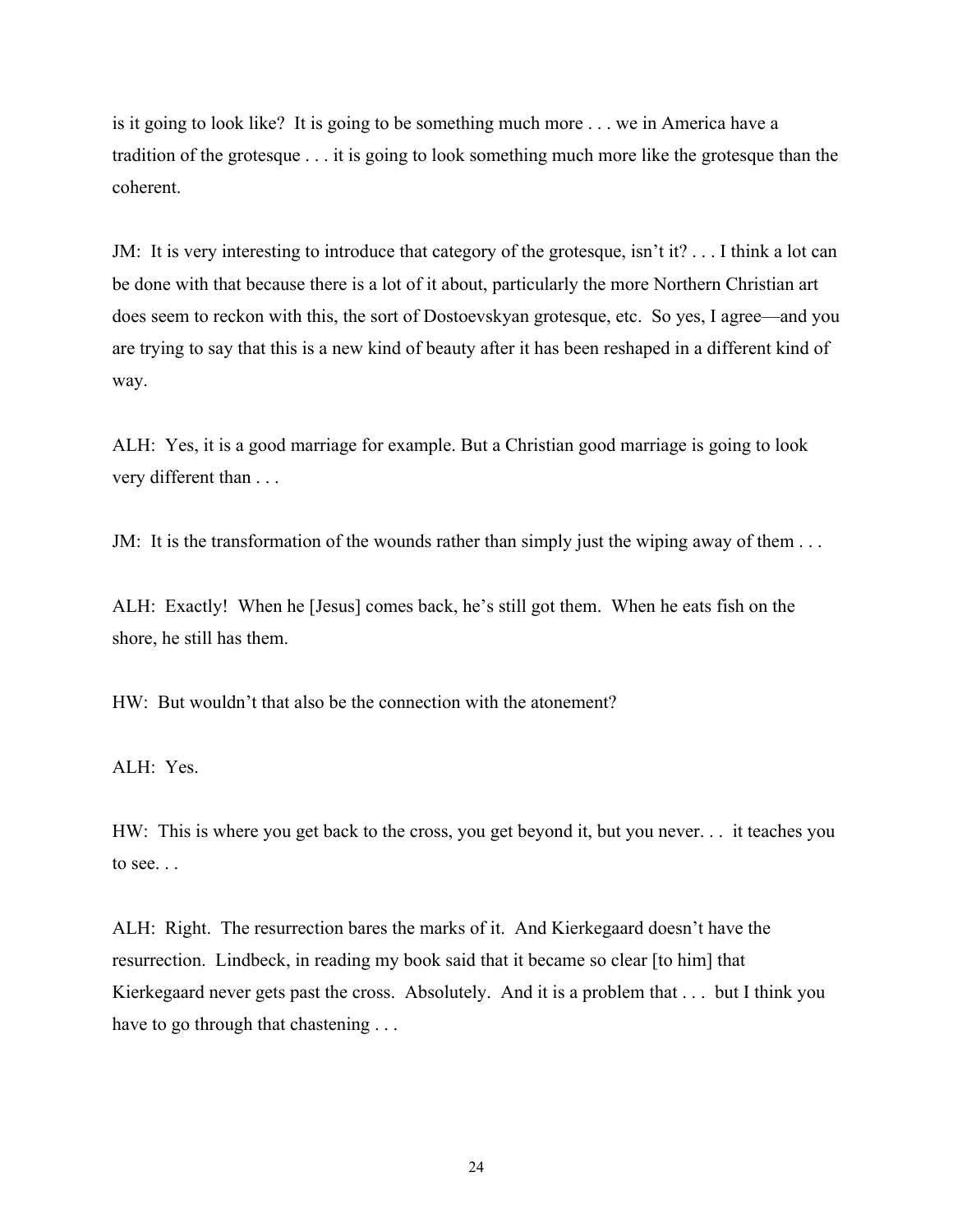JM: These often come down to questions of emphasis. And it may very well be that in this slight worry about the overstress on the tragic, which I think at its worst sounds like, 'Well, we must come to terms with the fact that all our desires end up being disappointed and are subjective illusions.' It does seem to me that Christianity does presuppose an account of correct and true desiring, and that these desires are not going to be unfulfilled ...

JM: This is a question for you now, and back to Aquinas. My assumption tends to be that *Works of Love* doesn't really have that kind of kinship account of love, and sometimes seems the opposite end of the extreme, when it starts talking about love for the dead being the most genuine kind of love ...

ALH: I think he is being somewhat comical in that chapter. I think he is being self mocking in some ways . . . and the only people he could love were the people from whom he had distanced himself considerably.

JM: I think that is right, but nowadays people like Levinas, that really does seem to be what they are saying. That you can only love the people with whom you don't really have a connection.

AHL: Right. I have got your little article from *First Things* and as I go through it, I think, 'he is arguing with Levinas, but is he arguing with Kierkegaard?' It's something I am still trying to work through.

JM: Well, I think it depends how you read Kierkegaard. But you are wanting to say what?--that the Agape/Eros distinction is a very good thing?

ALH: Yes, that the way Kierkegaard makes extreme that distinction is, I think, important. That reading that text is to form in us a kind of humility and a kind of sense of debt that is crucial for being able to love well. But I read him in a very Lutheran way so you'd probably hate it.

JM: Not necessarily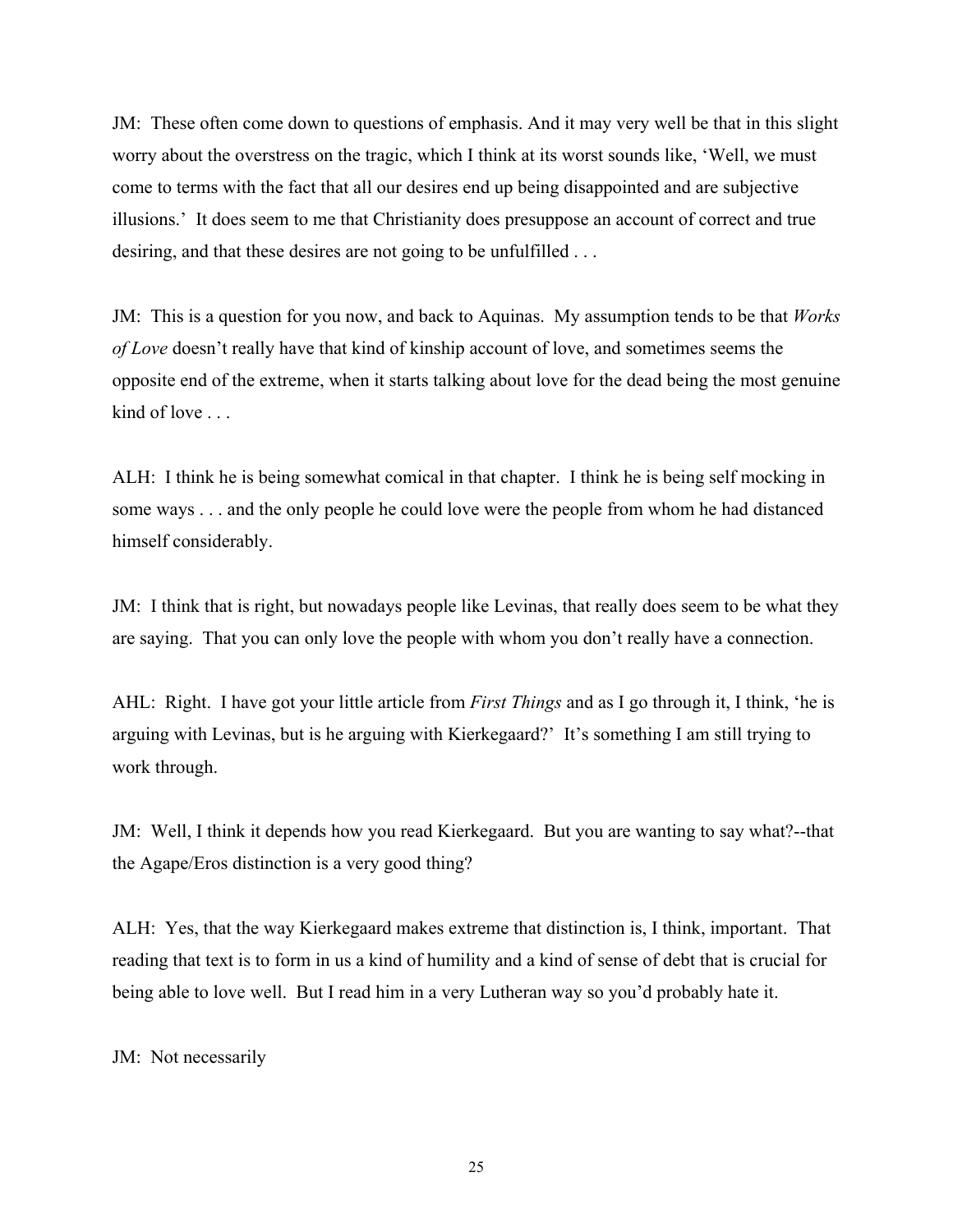ALH: Stanley [Hauerwas] does.

JM: Remember my *Can Morality be Christian?* article? I am nearer to being sympathetic to Luther than Stanley is.

ALH: Yes, but, for example, the kind of love you would have for someone with whom you were intimate--so a spouse, a child, a close friend--that that kind of love has to be the kind of love that goes through the chastening of this radical Agape. Therefore the friendship, the marriage, the parenting is transformed.

JM: So that would make it more like the usual structure of the suspension of the ethical by the religious and then the return of the ethical but in a transformed manner?

ALH: Yes. It was interesting, in *Stages on Life's Way*, Kierkegaard has the 'diarist, in a section entitled *Guilty?/Not Guilty?* go through this trial . . . and one of the things Kierkegaard is playing with there [through the character of the diarist] is the person himself who is incapable of believing that forgiveness is possible, who is incapable of expecting reconciliation. And so I think that even in Kierkegaard's texts, spelling out the tragic is crucial because if you stay within the tragic then you will just keep attempting to determine guilt or innocence [thus the title of the section]. Instead you have to disclose yourself and be forgiven, believe that forgiveness is possible.

JM: Instead of what?

ALH: Instead of what he calls the demonic, of continually being obsessed with one's own guilt.

JM: Yes.

ALH: And being obsessed with one's own iniquitous desires.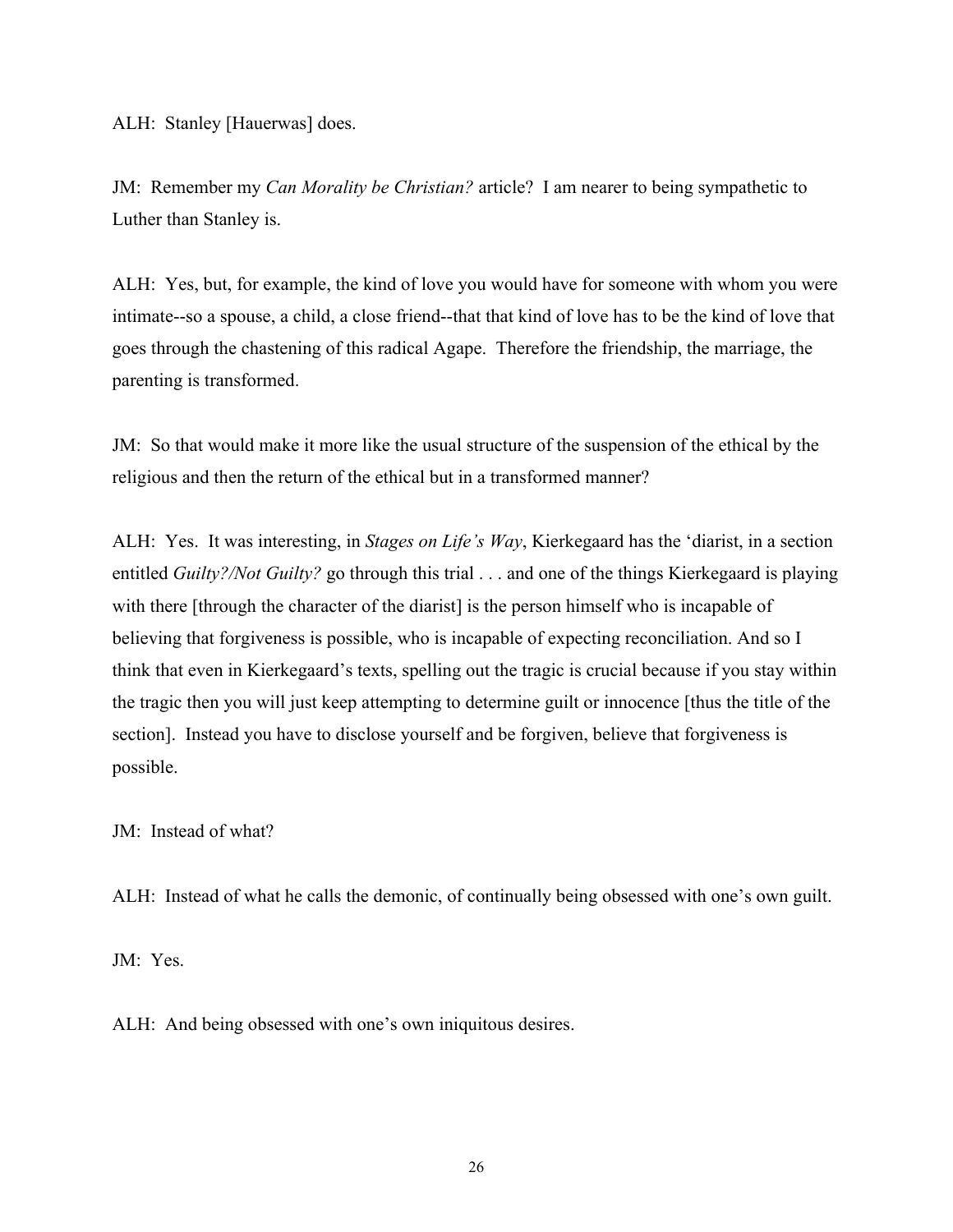JM: Yes, I agree with you that that suggests how Kierkegaard would be very critical of complete tragic obsession. It would be to remain stuck in melancholia . . .

ALH: Yes! And he doesn't want us to stay there--even if *he* was incapable of [going] beyond it, he doesn't want *us* to stay there.

JM: No, I really agree with all that.

ALH: Thank y'all for indulging.

CM: We have six or eight minutes. If you don't mind I have one further question. I don't know if you have seen this book? It is by an historian named Eugene McCarraher. It is called *Christian Critics: Religion and the Impasse in Modern American Social Thought.* Very interesting  $\ldots$  it is kind of a political and social history of American theology in the 20<sup>th</sup> century, and he explores how it was that several generations of theologians shaped by the liberal/ neoorthodox divide in America in various periods both managed to oppose racism and to give support to labor movements, and movements for women's liberation and the like, and at the same time unwittingly legitimated the military industrial complex or the professional managerial class as the dominant national force in the United States, and the final chapter, the Epilogue, is a pointing beyond, and McCarraher mentions in this final section one of the most promising new movements as Radical Orthodoxy. And I thought I would just read a paragraph and see if you could respond to that . . .

JM: Well, I like this book. [laughter]

CM: Don't get too hopeful, there are some caveats. He says:

"More promising perhaps will be the search among a growing number of Anglo-American religious intellectuals for a renewal of church that resurrects the largest ambitions and quandaries of the Christian critical tradition. 'The Church does not have a social ethic,"

Sound familiar?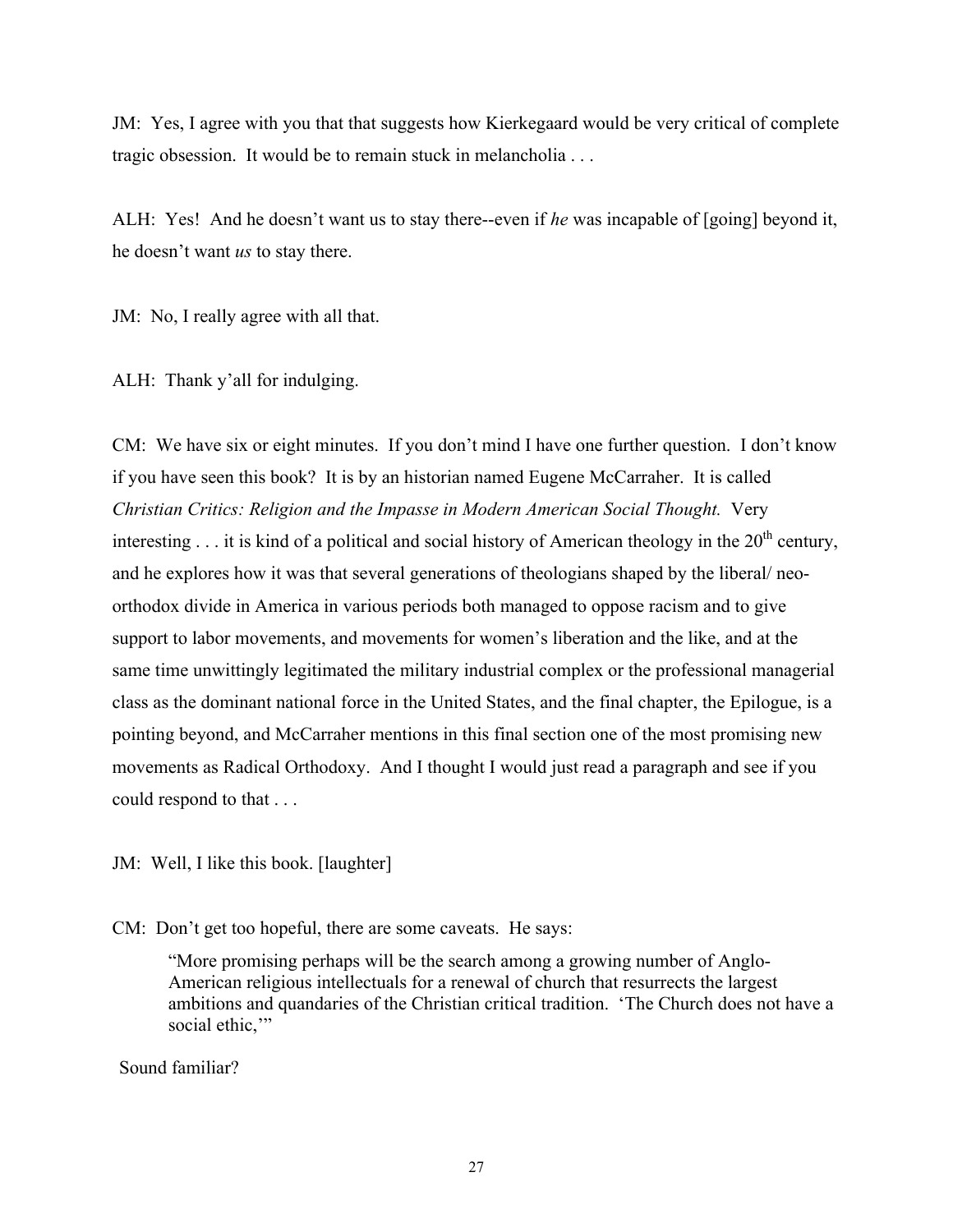". . . as one of the more acerbic of their number writes, 'the church is a social ethic.' The Church is a polis and in their view a community, with a distinctive way of life, hence a distinctive politics and culture. Recalling the black international envisioned by H. Richard Niebuhr, the personalist cells of good living, and the base communities lauded by liberation theologians, the partisans of radical orthodoxy see the Church as a disciplined historical agent on an emancipatory mission, a cosmopolitan movement that does not acknowledge nation, race, gender, or class as the ultimate ground of identity. Building the beloved communities demanded by orthodox radicals is made, however, all the more difficult by the separation of religious intellectuals from their brethren, a gulf that covers much the same distance between secular left academics and their potential publics. As Leon Fink writes, "Intellectuals have trouble dislodging themselves from their own sheltered purchase to make honest, let alone efficacious contact with the world of ordinary citizens." Along with their secular counterparts most of the critical religious intelligentsia work as symbolic professionals of post-Fordist capitalism, teaching in universities or seminaries, writing primarily for academic readers, and attending conferences in agreeable and occasionally sumptuous settings."

## [Laughter]

"They live the lives of mobile, harried, e-mail deluged professionals whose commitments curtail the time and labor available for a religious popular front. At the same time, the proliferation of theologies, liberation theologies based on sexuality, race, or gender as well as post-liberalism, or radical orthodoxy parallels the creative and debilitating multiplication of identity politics; besides, all of these approaches remain concentrated in the academy with only the most diluted impact in the pulpits or the pews."

I was just wondering what your thought is . . .?

JM: I think this is a fair comment. I mean I do think I feel that radical orthodoxy is the furthest removed from the identity politics of such people because I think it aspires to have a more comprehensive agenda. I don't know. I mean Wells Cathedral organized a series called *Is Radicalism Orthodox?* and they had an amazingly large turn-out--it was not a working class audience, but it was not an audience mainly composed of academics, $<sup>1</sup>$  and you have to remember</sup> in Britain in any case that it is almost an inverse image of America, that almost all less educated people are not in the churches anyway, and that it is much more of the professions that are represented. In some ways I think this is unlike America.

I mean there are some signs of interest in the church. I am not completely sure what to say. The trouble has been that people in post-liberalism and radical orthodoxy, all these sorts of movements, have been terribly focused on the idea of the monopoly of the enlightenment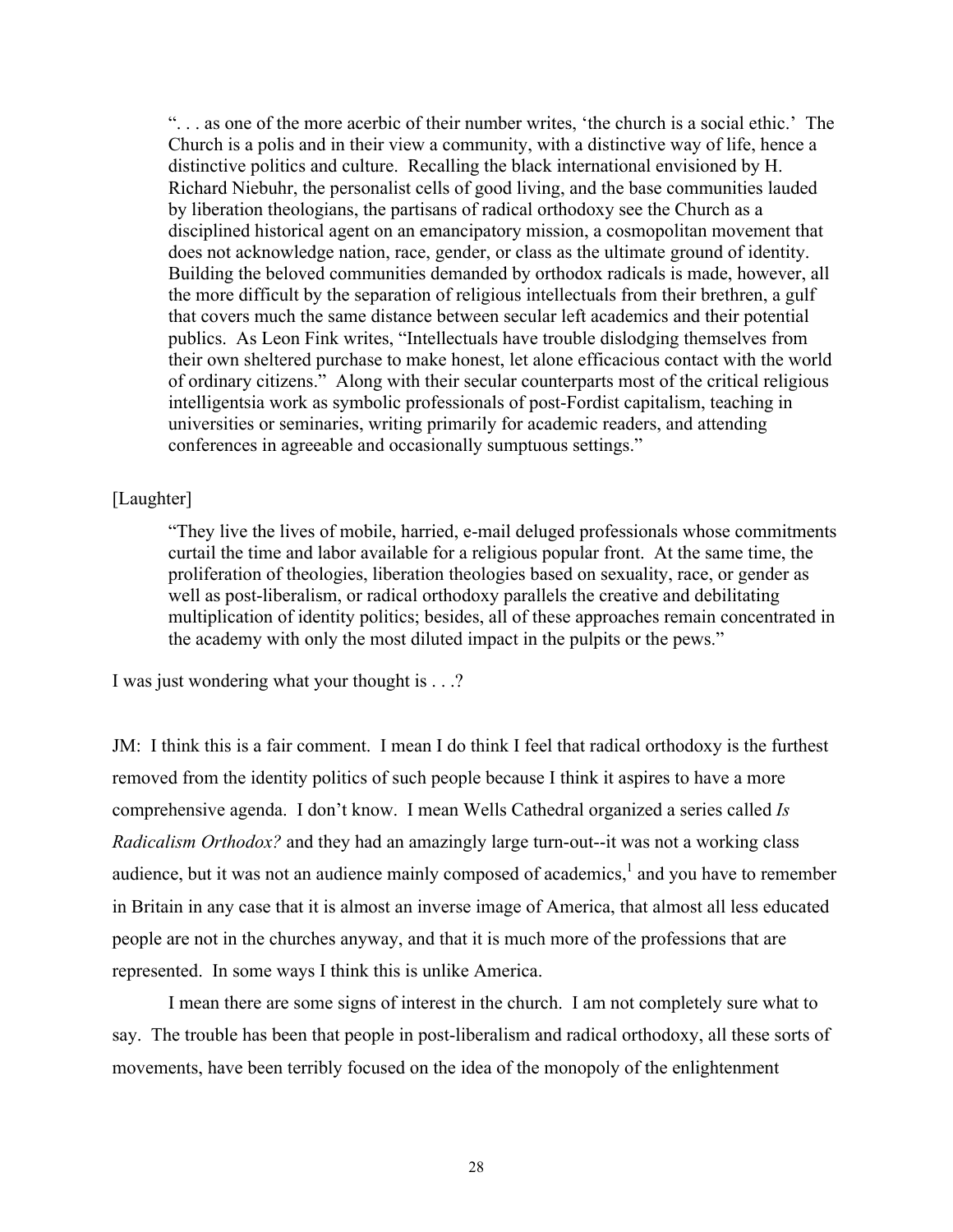accounts and are dislodging the necessary legitimacy of that. And I do think that that is a very very important task and that one should keep at that task because the academy will ultimately exercise some kind of influence and it is more shaking of the academy that is probably required. Particularly shaking the dominance of the assumption that natural science is telling the big truth. And that front will be very important. If you really in the end started to transform the academic culture, I don't think it would be anything just happening in an ivory tower. But that, of course, raises the very complicated question of, well why did secularization occur, it didn't just occur at the level of ideas. I tend to agree with Ezra Pound when he said something like, "it arose because money started to dominate." That it goes along with the commercialization of the world. So that I don't think that only an intellectual strategy would work. You would have to try concurrently to develop different practices and the two things would have to fertilize each other. And it is here that things get so difficult, what truly radical practices would the churches now try to get involved in? Because there seems to be so little room for purchase the way things are set up at the moment. We seem so deadlocked into what some people call the American empire; where exactly is going to be the room to maneuver?

Maybe the answer really is that churches need to start thinking in terms of creating alternative community spaces at an almost micro level. But then the issue becomes: do you abandon the macro political level as well? This is the issue facing a lot of people nowadays I think: with globalization do you develop global strategies or local strategies? I think the answer must somehow be neither the one nor the other, or neither exclusively. It is very hard to know where there is some more general political movement that you could tie yourself to or feel you could to some extent espouse in the way there was with certain forms of socialism and social democracy in Europe. There were movements, the less massively Marxist and atheist, large sections of the church could broadly speaking espouse and feel they were going somewhere. It is today extremely difficult to think that there is such a movement that is really aspiring to make any real difference to anything. Maybe green parties would be one question the church is going to have to ask themselves, but you are often confronted there with a relatively limited agenda or a diagnosis that you may in some ways want to question and you might feel worried about making ecology the center of the whole thing. And yet it is probably those parties that are the nearest to raising the kind of questions that we would want to raise. And incidentally I don't

l

<sup>&</sup>lt;sup>1</sup> Wells is one of the most popular destinations for retired clergy in the UK!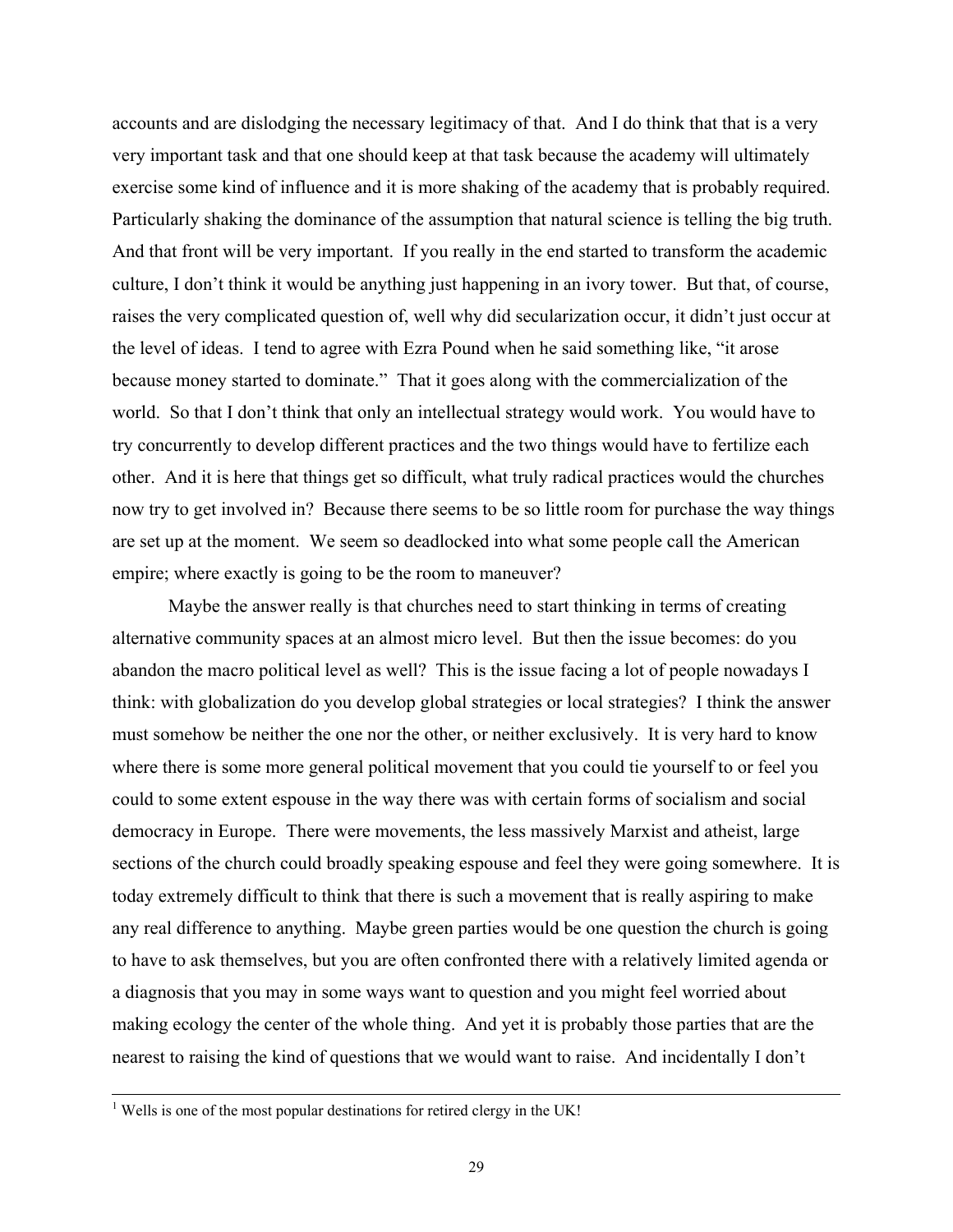blame Ralph Nader for organizing a party, it is not his fault, it is unfortunate that it spoiled Al Gore's chances, but you can't really blame him. He probably feels the long-term stakes are too high. He is very easily condemned by everybody, but I don't know whether other people have ideas on all that kind of front.

WB: I think I've got a question, I don't know if I'll be able to get it out quite right, but it seems like. . . it's just in the statement that was read from *Christian Critics* here and apropos of the way radical orthodoxy seems to transcend or dismantle boundaries of faith and class. This is happening at precisely a moment when multi-culturalism . . . Who is "we" in radical orthodoxy? How are you constructing the "we"?

JM: Yes, well I mean I assume we're just seeing it as a Christian "we." I would see some connections here with the more valid part of Hardt's book *Empire* where they really slate cultural studies and suggest that while there had to be very particularist considerations of race issues, gender issues, all the rest of it, it is really now got to the point that there isn't any radicalism because nobody's making the links and seeing how all these things connect up and seeing the big picture in the way that things like Marxism once attempted to do. So I don't feel very apologetic about trying to see the big picture or of aspiring to have an identity that transcends.

WB: So do you see it as a call for inclusiveness in the construction of...

JM: Yes. It needs for certain for there to be people working within this perspective on race and gender issues, and I think Jay Carter at Duke, it seems to me, is trying to do something like a radical orthodox take on a lot of race issues. The way, for example, he is trying to, I think quite brilliantly, deconstruct Kant in terms of Kant's racial geography and to show how even the critical term is somehow bound up with a kind of racist geography. It is really quite amazing. And the way he is making links between some of the slave theologians and the Eastern Orthodox perspective, suggesting there are deep affinities in here in the eschatological and deification stresses, that they took these slave theologies clean out of the Protestant framework in which they had been taught. They just foresaw this almost by reading the scriptures for themselves, it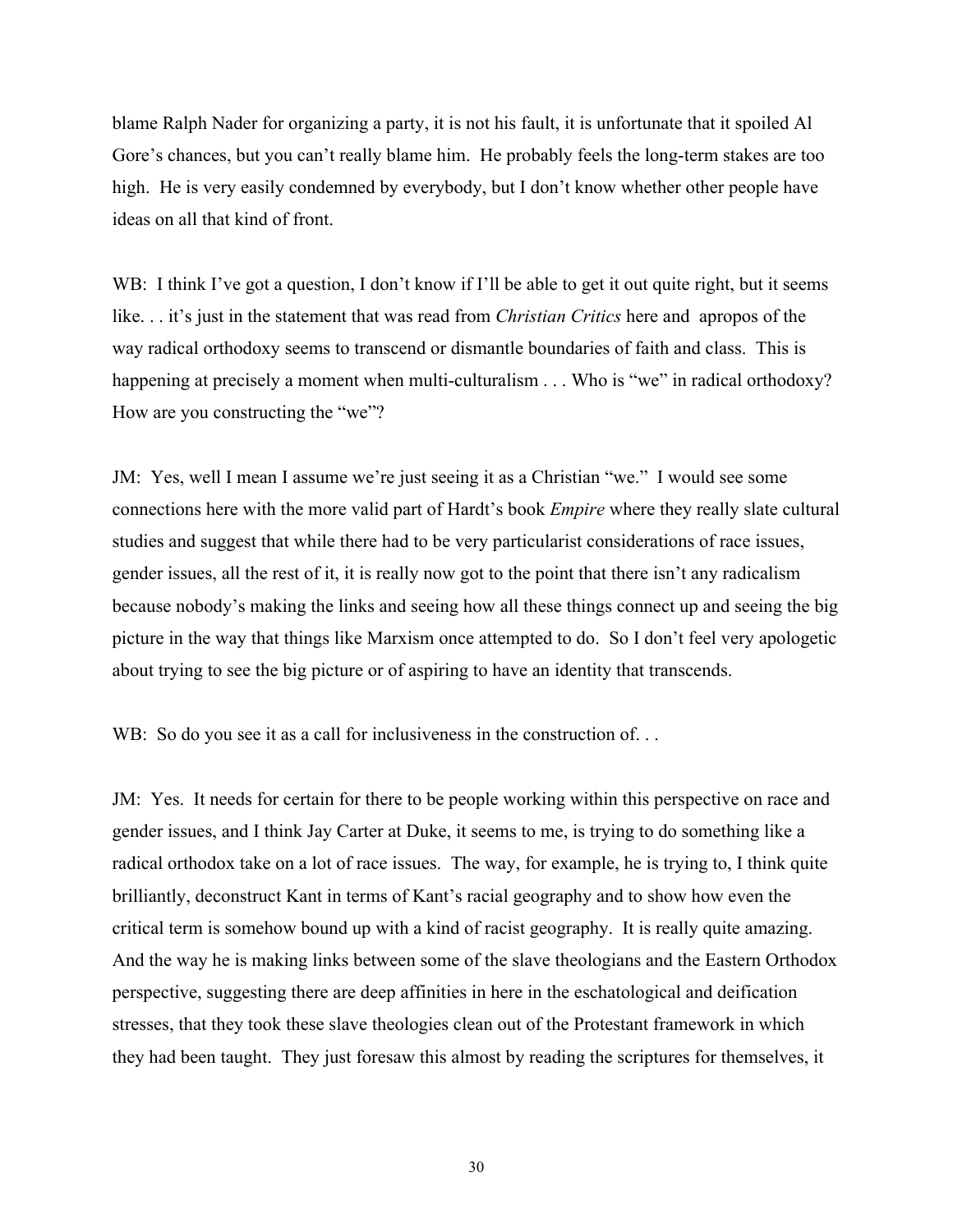just leapt out at them. And that is really exciting work and more promising probably than some of the ethnic theologies we have had so far.

ALH: One of the things that is going to happen at Duke is Emmanuel [unintelligible], a friend of Stanley Hauerwas', is coming to teach at Duke and he is trying to work off of your work and Stanley's work in the African context . . .

JM – Gosh! I hasten to say that there isn't really some kind of institutional movement of which I am the organizer or anything like that so. . . you know . . . it is not like that.

AHM: It is not a supportable club, I know that.

JM: Absolutely not, it is just a very loose tendency which still. . . the boundaries are quite properly inchoate, and I keep saying to people, it wouldn't surprise me at all if in 5 years time we are not talking about the same kind of group. It doesn't really matter. Something more comprehensive may emerge. But this is great if there are . . . but it is not up to me to say this is relevant in Africa. If somebody finds it so, I am overjoyed.

CM: I would say too just by way of wrapping up if that is OK, that in the American church scene right now there is a movement called loosely the Christian Community Development movement where these kinds of counter-ontologies, counter-ethics, are embodied and performed in the creation of intentional communities. Some of these are in urban settings, some are in rural settings, alternative Christian communities. Extraordinarily rich material for grounding some of your work in particular examples.

JM: Well I need to find out more about what's going on.

CM: Here is a nine-minute tape [proffers the tape] . . .

CM: It is a nine-minute introduction to one community we looked at this morning in Baltimore. So just take that and when you finish looking at it . . .